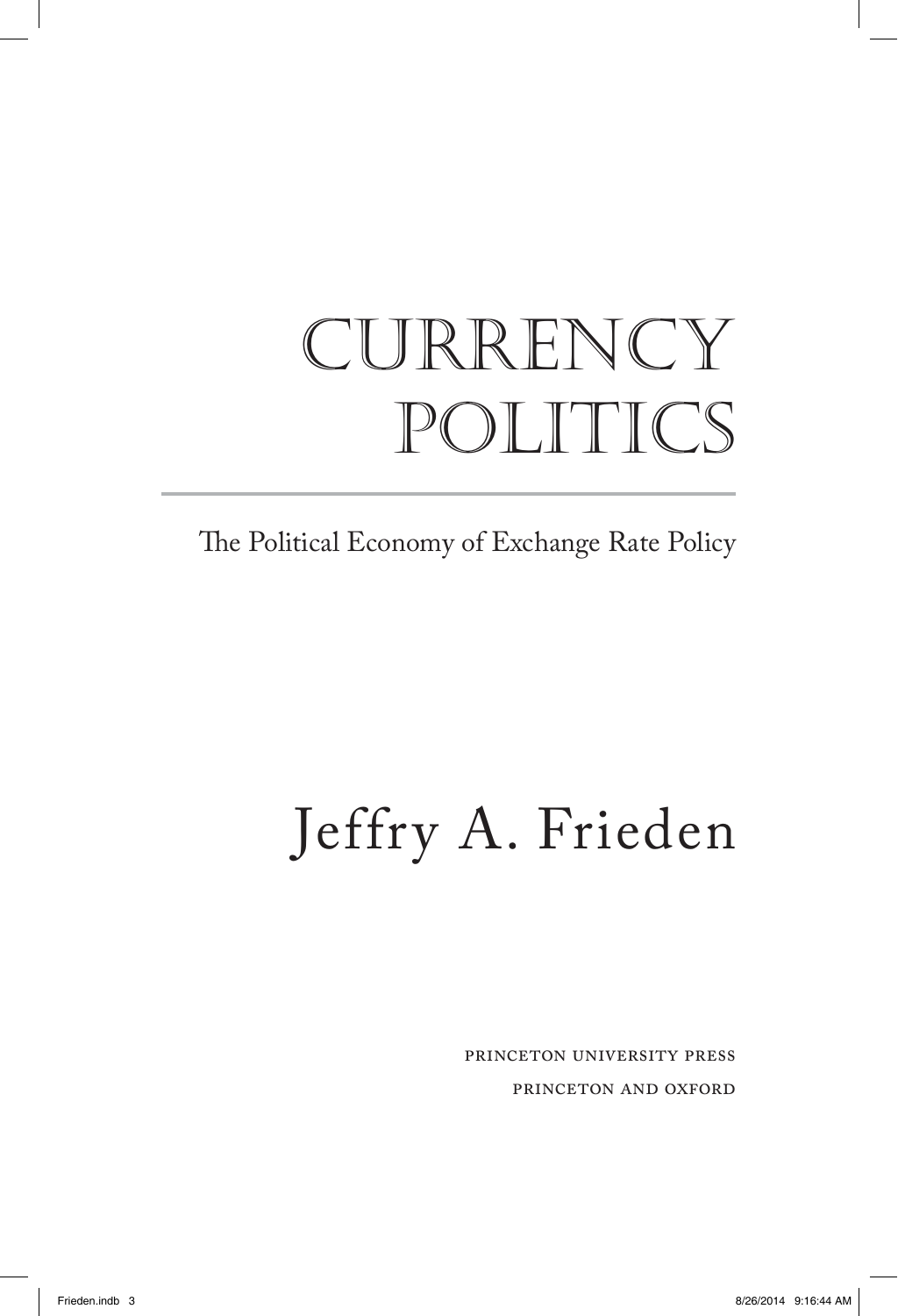## CONTENTS

|                     | Preface                                                                               | vii                      |
|---------------------|---------------------------------------------------------------------------------------|--------------------------|
|                     | Acknowledgments                                                                       | $\overline{\mathrm{xi}}$ |
| <b>INTRODUCTION</b> | The Political Economy of<br><b>Currency Choice</b>                                    | $\mathbf{1}$             |
| <b>CHAPTER I</b>    | A Theory of Currency Policy<br>Preferences                                            | 19                       |
| <b>CHAPTER 2</b>    | The United States:<br>From Greenbacks to Gold, 1862-79                                | 49                       |
| <b>CHAPTER 3</b>    | The United States:<br>Silver Threats among the Gold, 1880-96                          | 104                      |
| <b>CHAPTER 4</b>    | <b>European Monetary Integration:</b><br>From Bretton Woods to the<br>Euro and Beyond | 137                      |
| <b>CHAPTER 5</b>    | Latin American Currency Policy,<br>1970-2010                                          | 186                      |
| CHAPTER 6           | The Political Economy of Latin<br><b>American Currency Crises</b>                     | 220                      |
| <b>CHAPTER 7</b>    | The Politics of Exchange Rates:<br>Implications and Extensions                        | 246                      |
| <b>CONCLUSIONS</b>  |                                                                                       | 264                      |
|                     | References                                                                            | 267                      |
|                     | Index                                                                                 | 293                      |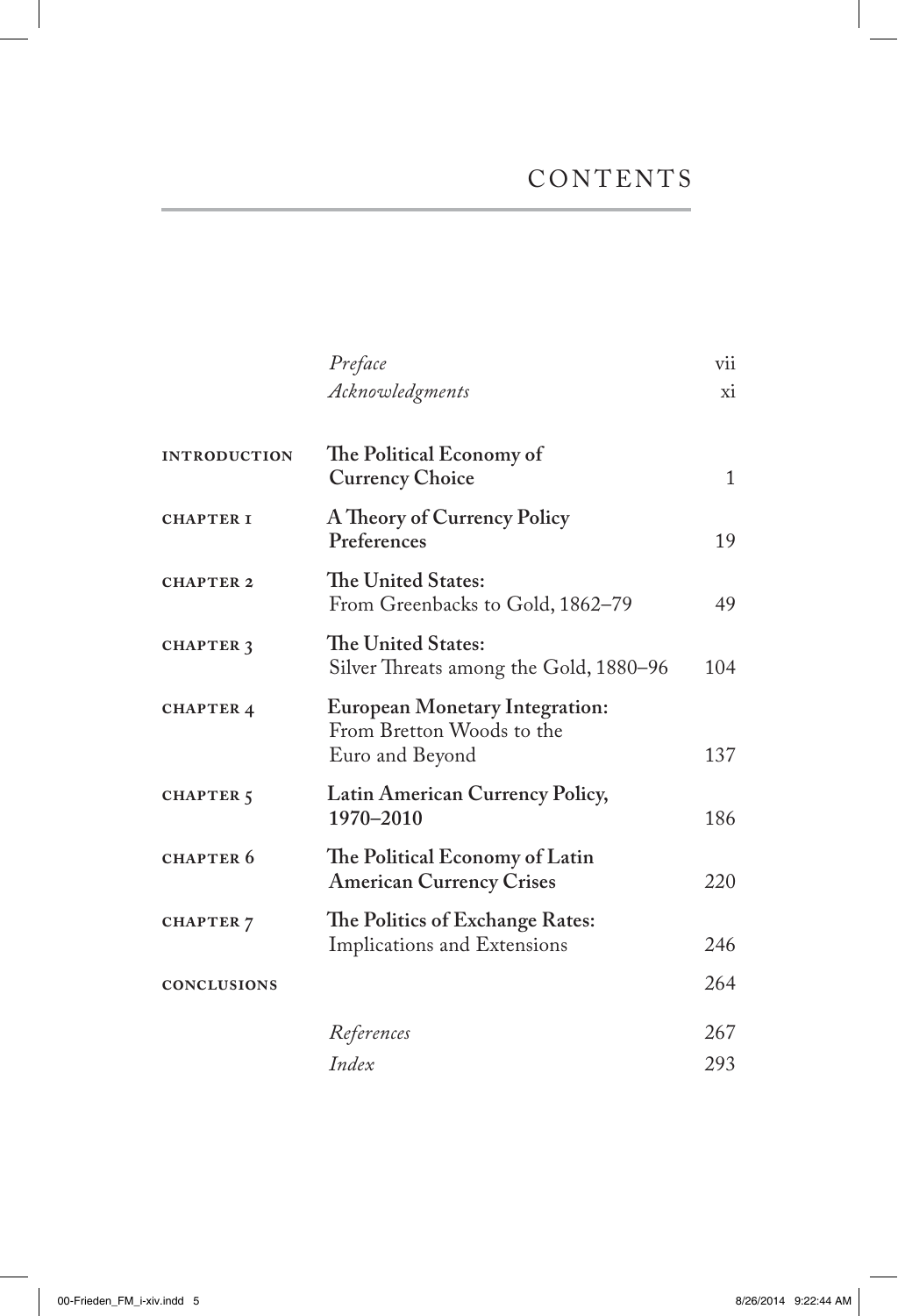### PREFACE

They affect international trade, investment, finance, migration, and travel. The prevailing exchange rate system often defines the international economic order. The gold standard, a global regime of They affect international trade, investment, finance, migration, and travel. The prevailing exchange rate system often defines fixed currencies that prevailed for over forty years before 1914, was so pivotal that the period is often known as the classical gold standard era.1 After World War I, major governments were unable to adapt the currency order to the changed conditions, and failed exchange rate policies were a major reason why the interwar world economy tottered and eventually collapsed.2

In the aftermath of World War II, the Western world organized its economy around the Bretton Woods monetary order of fixed but adjustable exchange rates, with general success.3 Since the collapse of the Bretton Woods currency system, exchange rate policies have, if anything, gained in importance.

In today's era of "globalization," exchange rate policies have played a major role in virtually all economies. The European Union has for decades attempted to stabilize the currencies of its member states, eventually leading to the 1999 creation of a single European currency the euro. Although the eurozone has experienced massive difficulties, the single European currency remains a cornerstone of the most ambitious attempt at international economic integration in modern history.

- 2 Eichengreen 1992; Bernanke and James 1991.
- 3 See, for example, many of the essays in Bordo and Eichengreen 1993.

<sup>1</sup> Estevadeordal, Franz, and Taylor 2003.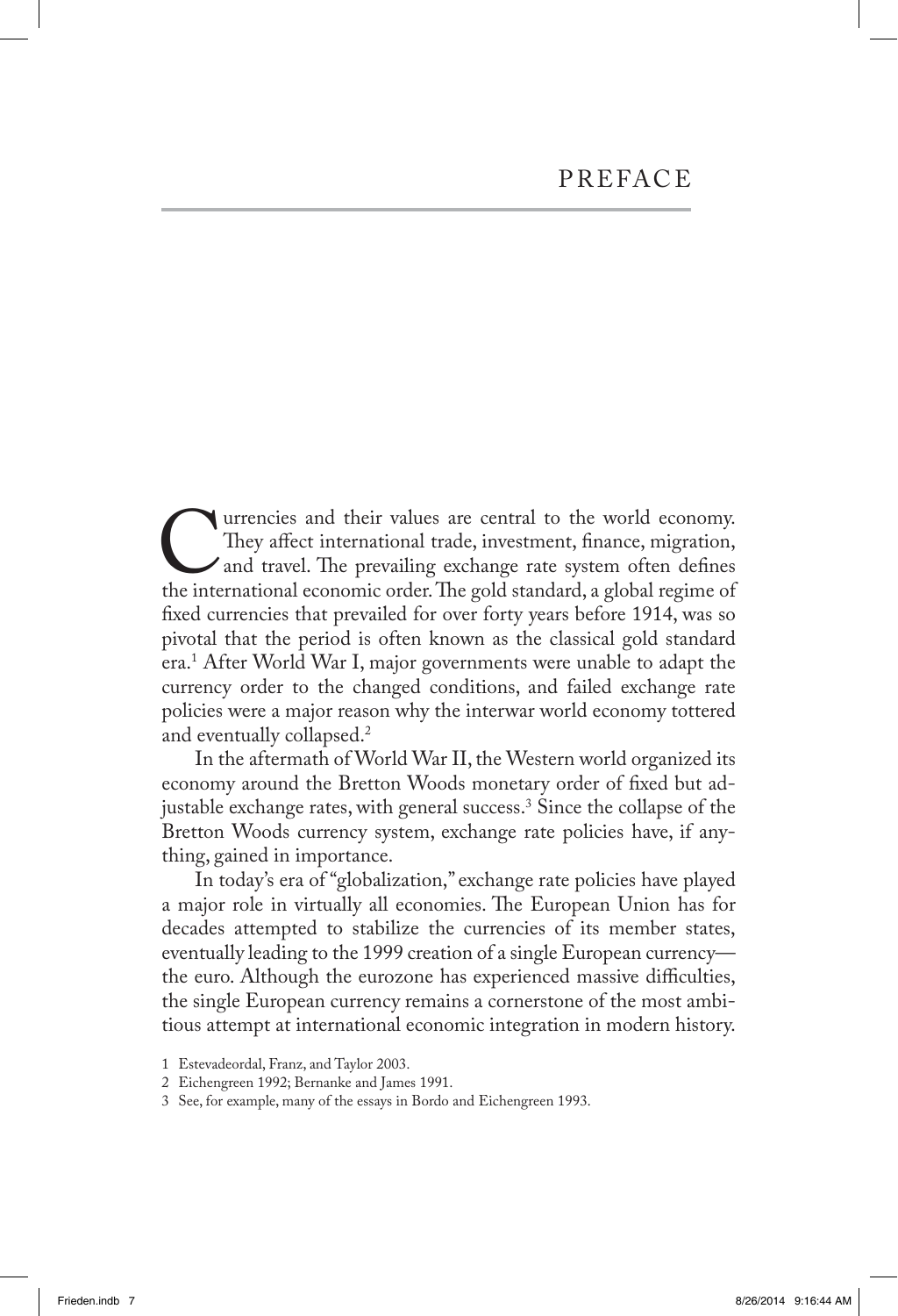Elsewhere in the rich world, currency policies and movements have been a focus of political controversy both within and between nations.

Developing countries, too, have faced crucial decisions about their exchange rates. Some have linked their currencies tightly to the dollar, the euro, or other leading currencies, while others have decided to let their currencies float freely. Still others have made managing their currencies central to their economic strategies. These decisions have powerfully affected subsequent economic developments. Many countries in East Asia, in particular China, would ascribe their extraordinary economic success at least in part to systematic policies to keep their currencies relatively weak in order to stimulate export-led economic growth. On the other hand, currency crises have become commonplace elsewhere in the developing world, such as Mexico in 1994, Asia in 1997–98, Russia in 1998, Brazil in 1999, and Argentina and Turkey in 2001. Many of these currency crises led to major economic, social, and political upheavals. And currency policies have joined or even supplanted trade policies as a major source of friction among governments in today's globalized economy.

National and international currency relations are central features of the world economy, and they are largely the result of government exchange rate policies. We cannot analyze the international trading system without understanding national trade policies; likewise, we cannot analyze the international monetary system without understanding national currency policies. This has led scholars to attempt to explain government policies toward their exchange rates. Such efforts of necessity take into account both economic and political factors in the making of currency policy.

My own interest in the political economy of exchange rate policy dates back over twenty years. My research has emphasized how the distributional effects of currency policies help explain why interest groups would support or oppose particular currency measures. Almost all economic policies create winners and losers, and currency policy is no exception. My early work proposed simple divisions among socioeconomic actors, and applied them to a variety of settings.<sup>4</sup> While there are many other factors that go into the making of currency policy, from domestic and international macroeconomic conditions to political institutions, I continue to believe that the preferences of crucial social

<sup>4</sup> See, for example, Frieden 1991, 1994a.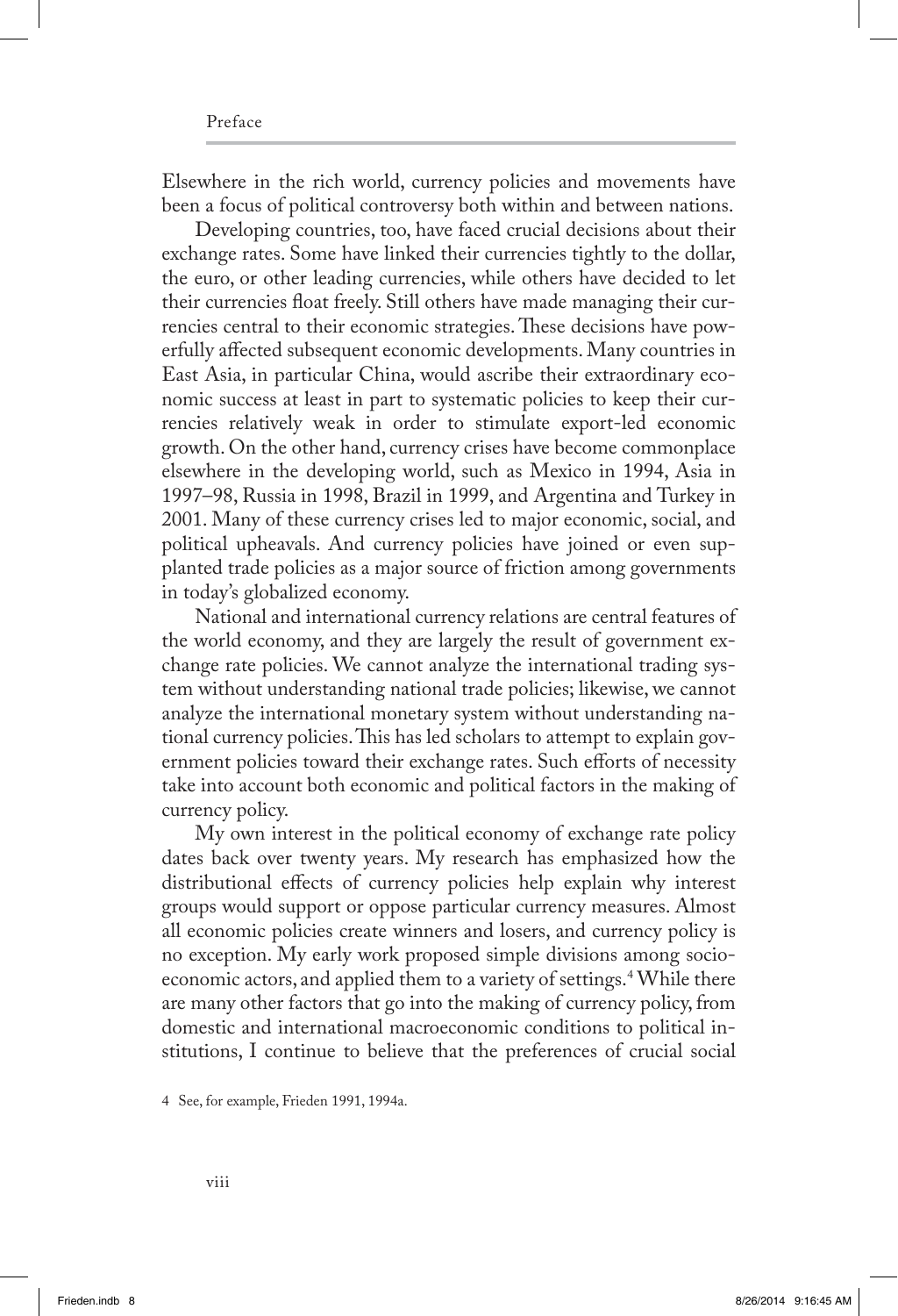groups are an essential building block of any rounded explanation of government policy, in the monetary realm as elsewhere.

*Currency Politics: The Political Economy of Exchange Rate Policy* expands both the theoretical and empirical reach of my scholarship on the subject. The theoretical principles presented here go beyond my early ideas. I have been especially interested in incorporating further considerations of how exchange rates affect economic agents—a concern reflected largely in attention to *pass-through*: the extent to which currency movements are transmitted to the domestic economy by way of relative price movements. In addition, I have attempted to expand the nuance and accuracy of the socioeconomic divisions we would expect to find: exporters differ among themselves, as do those with commercial and financial interests. Other scholars have written elegantly on similar topics, and I strive to incorporate their advances in my theoretical and empirical discussions.

Theoretically, this study focuses on identifying and clarifying the distributionally motivated currency policy preferences of economic actors—firms, industries, and groups. It argues that characteristics of an industry, including its exposure to exchange rate risk and the relative price effects of exchange rate movements, determine its exchange rate policy preferences.

There are two relevant dimensions of exchange rate policy choice: the regime (fixed or floating) and level (appreciated or depreciated). With regard to the former, I contend that actors that rely heavily on international trade, investment, or financial ties will, all else being equal, prefer a stable exchange rate—the gold standard, fixed rates, dollarization, and euroization. With regard to the latter, I assert that tradables producers will, all else being equal, prefer a depreciated exchange rate. (The opposite applies: domestically oriented actors prefer a flexible rate and nontradables producers prefer an appreciated one.) These concerns are strongly influenced by the degree to which exchange rate movements are passed through to domestic prices, which in turn is a function of complex features of modern industries. Where pass-through is limited—the impact of currency movements on prices is small concerns about exchange rate volatility rise and support for a depreciated currency declines.

Empirically, I carry out a range of studies to highlight the potential applicability of my approach across time and space. The first part of the book looks at the US experience with the gold standard in the nine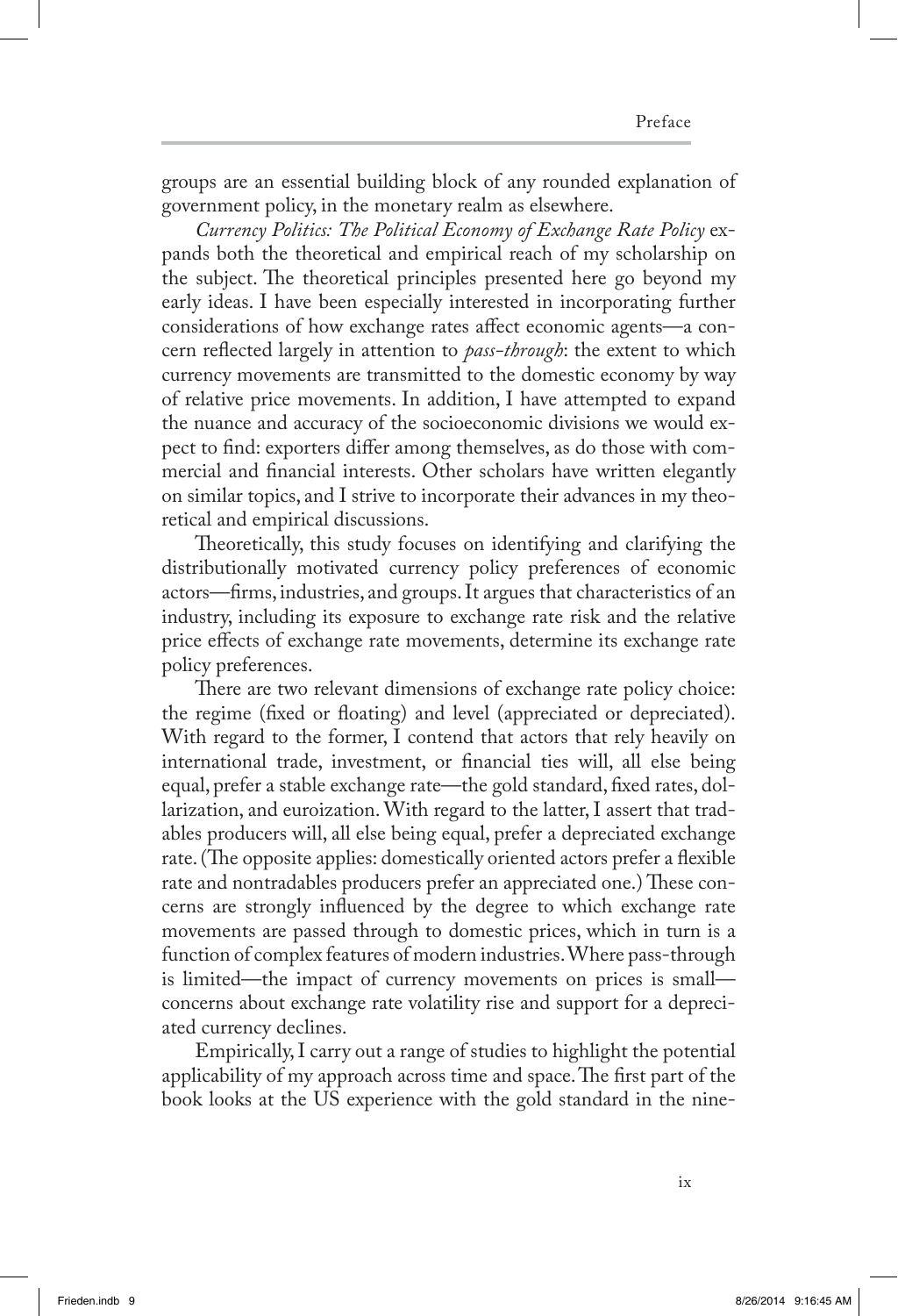teenth century—a period in which monetary politics were hotly contested within the United States, as in many other countries. The second part switches gears to explore a much more recent experience with debates over a fixed exchange rate (and beyond) among open economies the process of European monetary integration leading toward the adoption of the euro. In the third section, I focus on the currency experiences of Latin America, which vary both in how open the economies of the region have been to the rest of the world and in the multiplicity of exchange rate policies adopted by the region's governments.

We have a long way to go before we have a full understanding of the determinants of national policies toward the exchange rate. We have even further to go before we understand how national decisions interact to create regional and international monetary orders. A wide variety of economic, political, historical, and other factors come together to affect these policies and outcomes. My hope is that the research presented here will shed light on how socioeconomic interests, whether of concentrated groups or broad segments of the population, help shape currency politics and currency policy.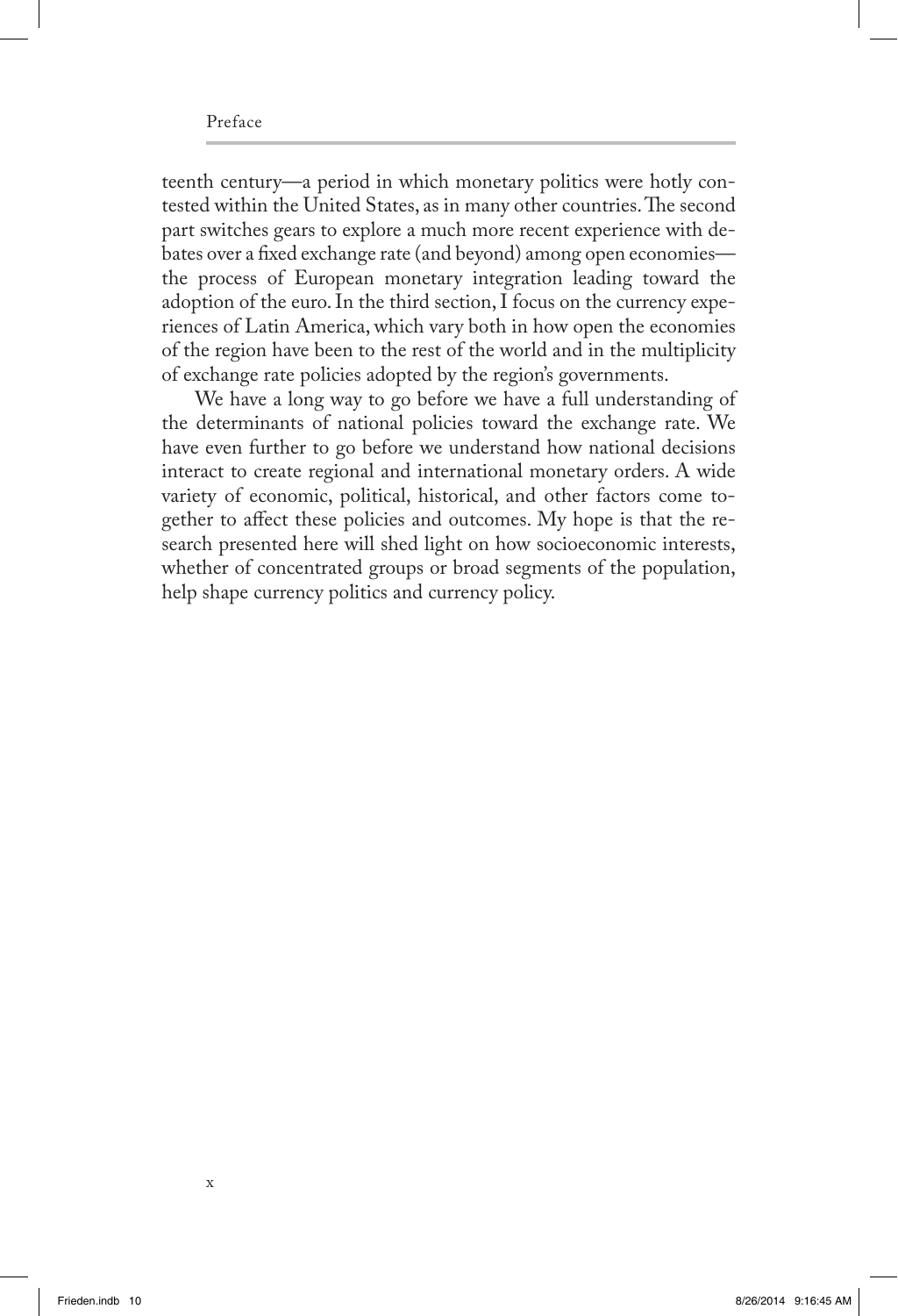## Introduction The Political Economy of Currency Choice

The exchange rate is the most important price in any economy, for it affects all other prices. The exchange rate is itself set or strongly influenced by government policy. Currency policy therefore may be a government's si for it affects all other prices. The exchange rate is itself set or strongly influenced by government policy. Currency policy icy. This is especially the case in an open economy, in which the relationship between the national and international economies is crucial to virtually all other economic conditions.

Policymakers who have to answer, directly or indirectly, to constituents, such as voters, interest groups, and investors, are the ones who make currency policy. Like all policies, the choices available to currency policymakers involve trade-offs. Currency policies have both benefits and costs, and create both winners and losers. Those who make exchange rate policies must evaluate the trade-offs, weigh the costs and benefits, and consider the winners and losers of their actions.

Exchange rate policy provides an extraordinary window on a nation's political economy. This is particularly true in countries whose economies are open to the rest of the world economy, because in such a situation currency policy has a profound impact on a whole range of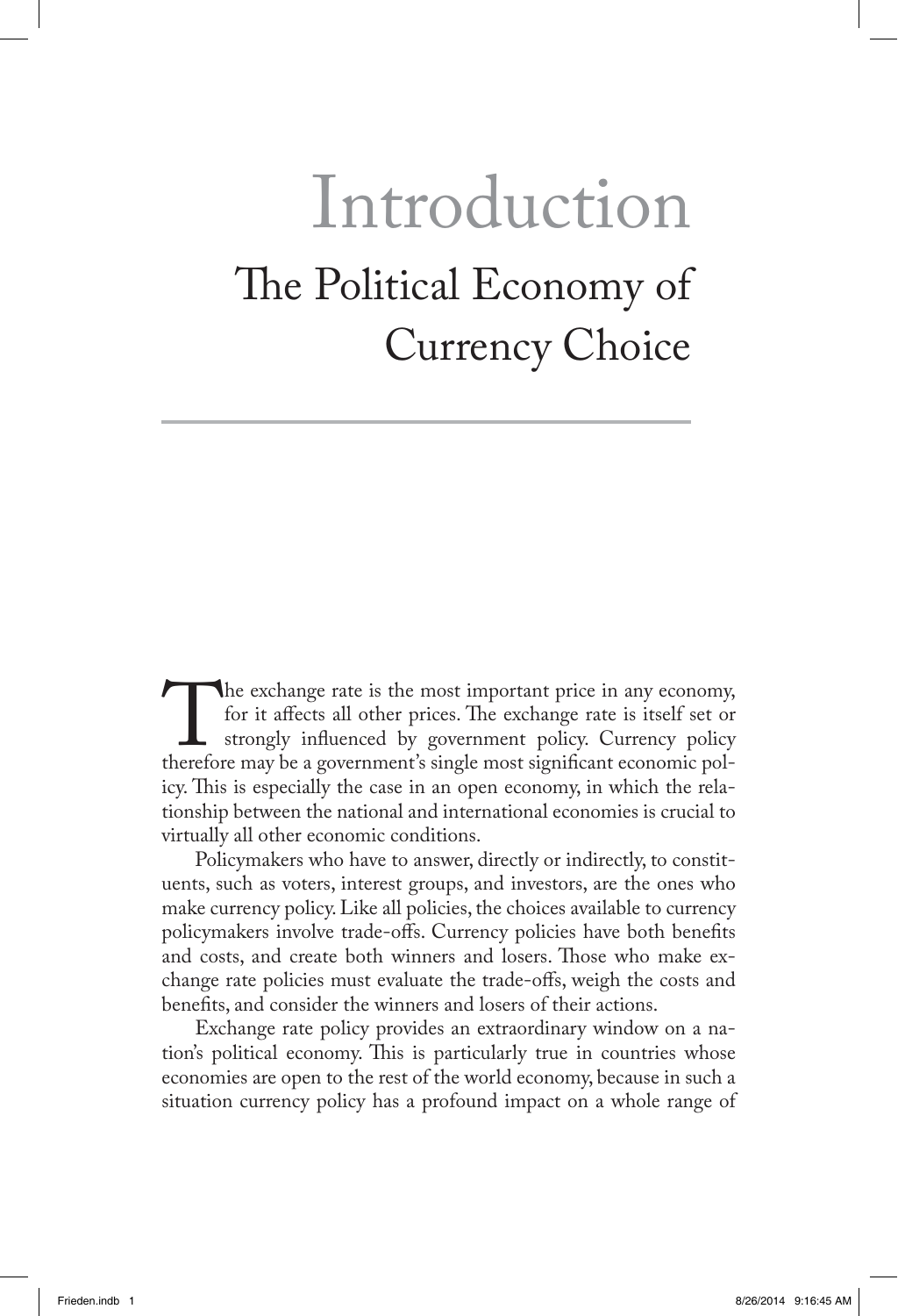economic activities and political decisions. Debates over exchange rate policy, and the eventual decisions made about it, tell us a remarkable amount about an economy, a society, and its political institutions.

Currency politics reflect the importance of the mass-consuming public, role of elections, organization of economic groups, power of particularistic interests, time horizons of voters and politicians, and responsiveness of political institutions to pressures along with virtually all other features of a national political economy. In some ways, exchange rate policy requires a government to make a relatively simple decision: to fix the currency or allow it to float, to try to keep the currency strong or weak. But these simple decisions reflect extraordinarily complex structures, motives, and pressures. Currency politics summarize many features of a national political economy, for those who make currency policy must take into account the impact of their decisions on almost everyone in society.

## Currency Choices

Currency policymakers face two interrelated choices. The first is the desired exchange rate *regime*, and especially whether to fix the exchange rate against either some other nation's currency or a commodity such as gold. The second is the *level* (price) of the exchange rate.<sup>1</sup>

The exchange rate regime has two common meanings. The first refers to the prevailing international monetary arrangements. The gold standard, Bretton Woods gold-dollar standard, and contemporary floating are international monetary regimes; the European Monetary System (EMS) was a regional monetary regime. In this sense, regime choice involves joint decisions by several countries. No one nation can single-handedly create an international monetary regime, given that such a system exists only to the extent that more than one nation adheres to it.

The second meaning of the exchange rate regime is simply the method by which an individual government manages its currency. In this context, a nation can choose a variety of ways to organize its own

<sup>1</sup> The economics literature on exchange rates is enormous. For a recent survey of the state of the art, see Engel 2014. For two excellent surveys of previous generations of the literature, see Isard 1995; Sarno and Taylor 2002.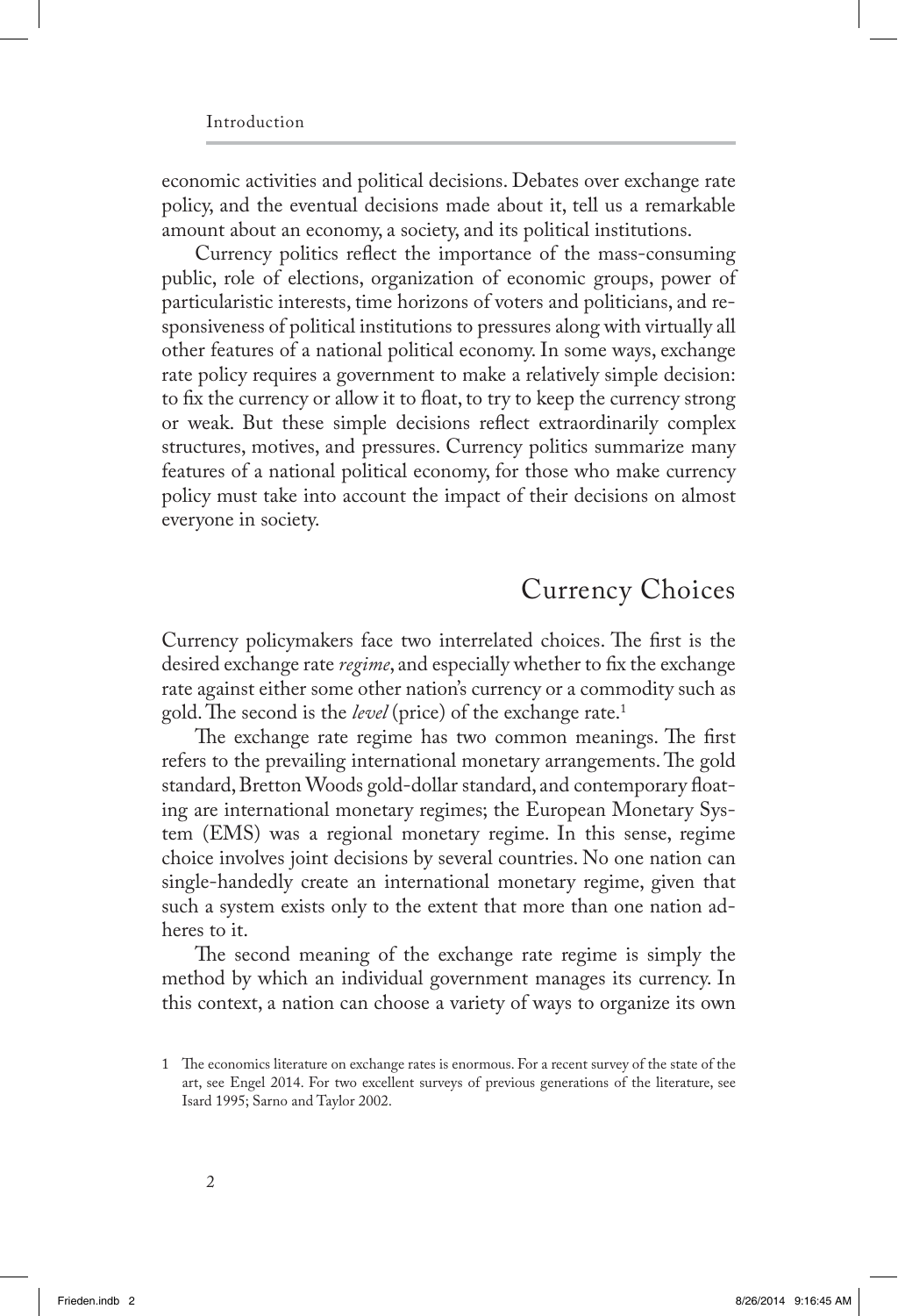exchange rate in relation to those of other currencies. A *fixed* exchange rate regime commits the monetary authorities to maintain the value of the national currency against a commodity such as gold or another national currency. Sometimes a currency is fixed against a basket of currencies, but this is less purely fixed as it implies substantial variability in exchange rates relative to individual currencies. In addition, if (as is common) the composition of the basket is not announced publicly, the government can alter the exchange rate by altering the basket. In limiting cases, a government can choose to adopt the currency of another country, such as the US dollar, or create a multicountry currency union, such as the euro.<sup>2</sup>

With a *fixed but adjustable* or *adjustable peg* regime, the government promises to keep the exchange rate constant at any given point, yet makes it clear that it will change the exchange rate as deemed desirable. This provides the benefits of short-term exchange rate stability without completely eliminating the ability of national politicians to affect policy. The uncertainty associated with a currency whose value could be changed at any point, however, can make such a regime less than fully credible.

A *floating* exchange rate is one that the monetary authorities do not try to support at a preannounced level. The currency's value is determined on foreign exchange markets, and national policymakers do not commit to defend a particular rate. This does not preclude attention by policymakers to the exchange rate. The authorities might intervene to stabilize the currency or try to keep it from falling (or rising) more than they think acceptable. And national monetary policies—such as interest rate policy—might be undertaken with an exchange rate stance in mind. But there is no explicit public promise to sustain any particular exchange rate.

In addition to the exchange rate regime, monetary authorities make policies that influence the *level* of the exchange rate—the currency's value. A currency can rise in value—appreciate or revalue—in relationship to other currencies or decline in value—depreciate or devalue. Exchange rates can move differently against different currencies. The best summary measure is the *effective exchange rate*, a country's ex-

<sup>2</sup> Although some observers regard these last cases as qualitatively distinctive, due to the greater difficulties associated with leaving such a regime—de-dollarizing or exiting the euro, for example—here I consider them as special cases of a fixed rate. After all, there are always costs in abandoning a fixed exchange rate, and the only difference is in the extent of the costs.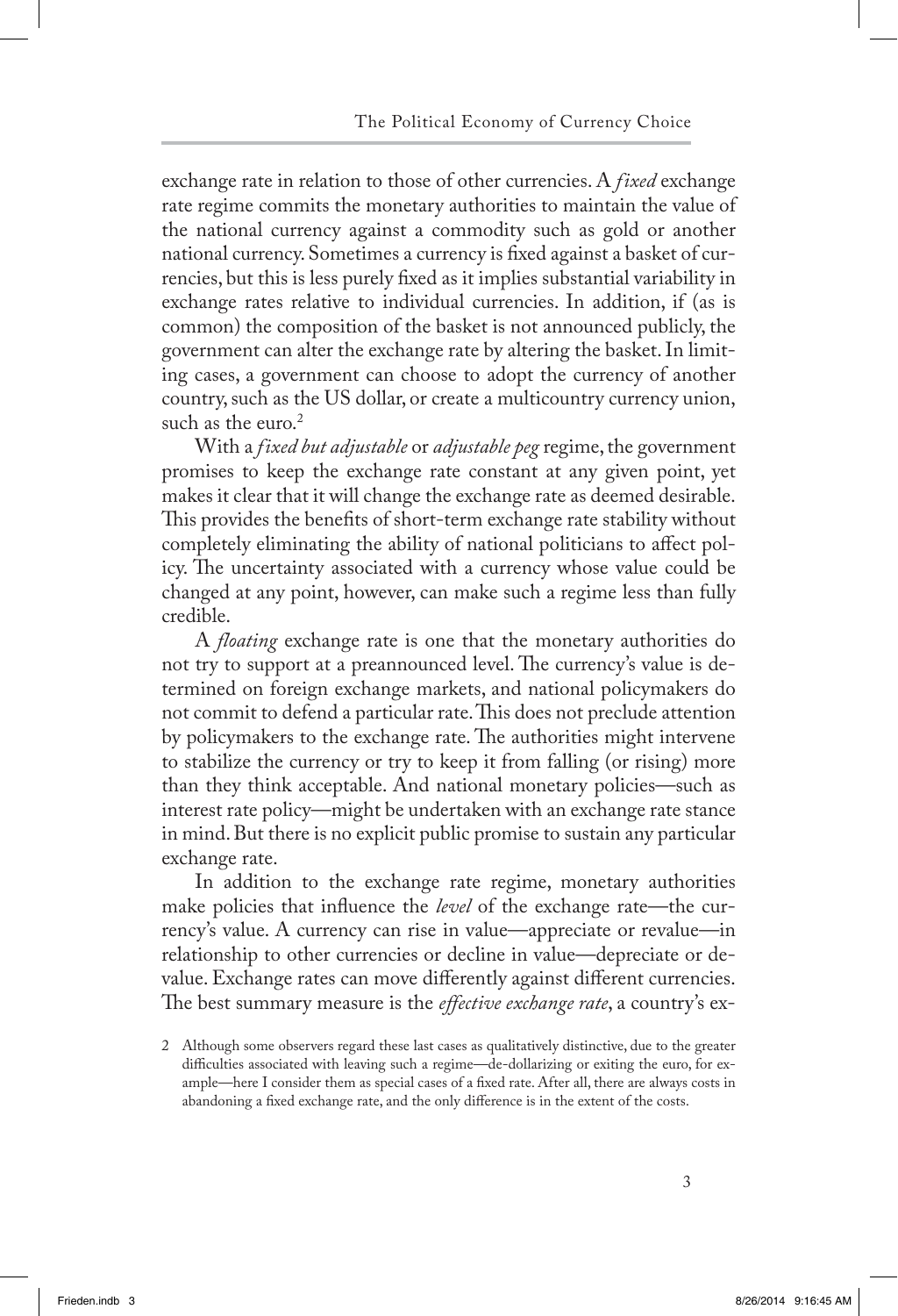change rate against other currencies weighted by their importance in the country's trade. Movements in the *nominal* exchange rate, which simply measures the relative value of the currency, are often less meaningful than changes in the *real exchange rate*, which adjusts for inflation differentials between countries. If the home country has no inflation while the foreign country has 20 percent inflation, with exchange rates held constant, this is the equivalent of a *real depreciation* of the home country's currency: the foreign-currency price of home goods has gone down relative to the foreign-currency price of foreign goods, while the domestic-currency price of foreign goods has risen relative to the domestic-currency price of home goods. It is also equivalent to a *real appreciation* of the foreign currency, as prices of its goods expressed in its own currency have risen relative to those of the home country.

The real exchange rate reflects the impact of the exchange rate on the country's trade and payments. Policymakers, businesspeople, journalists, and others frequently refer to a currency's impact on "competitiveness"—such as to complain that the currency value is making it difficult for home industries to compete with imports or to export. In these cases, what they are complaining about is the real exchange rate. Some industries gripe about an "overvalued" (appreciated or "strong") currency, while others may grumble about an "undervalued" (depreciated or "weak") one.3

The real value of the currency is crucial to every open economy because it affects the prices of national goods and services relative to those abroad. As a result, policymakers, economic agents, and others care deeply about the real exchange rate—often expressed as the country's competitiveness. And this in turn makes nominal exchange rate policy key, for in almost all circumstances nominal currency movements have a real effect. To be sure, the effect may vary among countries, among goods, and over time; in fact, this variation can play an important role (more on this below). While scholars disagree on how effec-

<sup>3</sup> Some scholars dislike such terms because of their indeterminacy: it is not clear what the currency is over- or undervalued relative to. The reference point is typically some notional equilibrium level of the exchange rate. This might be its *purchasing power parity* (PPP) level, at which the actual ability of currencies to purchase domestic goods and services is roughly equivalent, or a level adequate to secure "internal and external balance"—that is, a noninflationary domestic monetary policy and rough balance in the current account. Although there is some subjectivity to the terms, they are commonly used, and in most cases descriptive enough to make sense.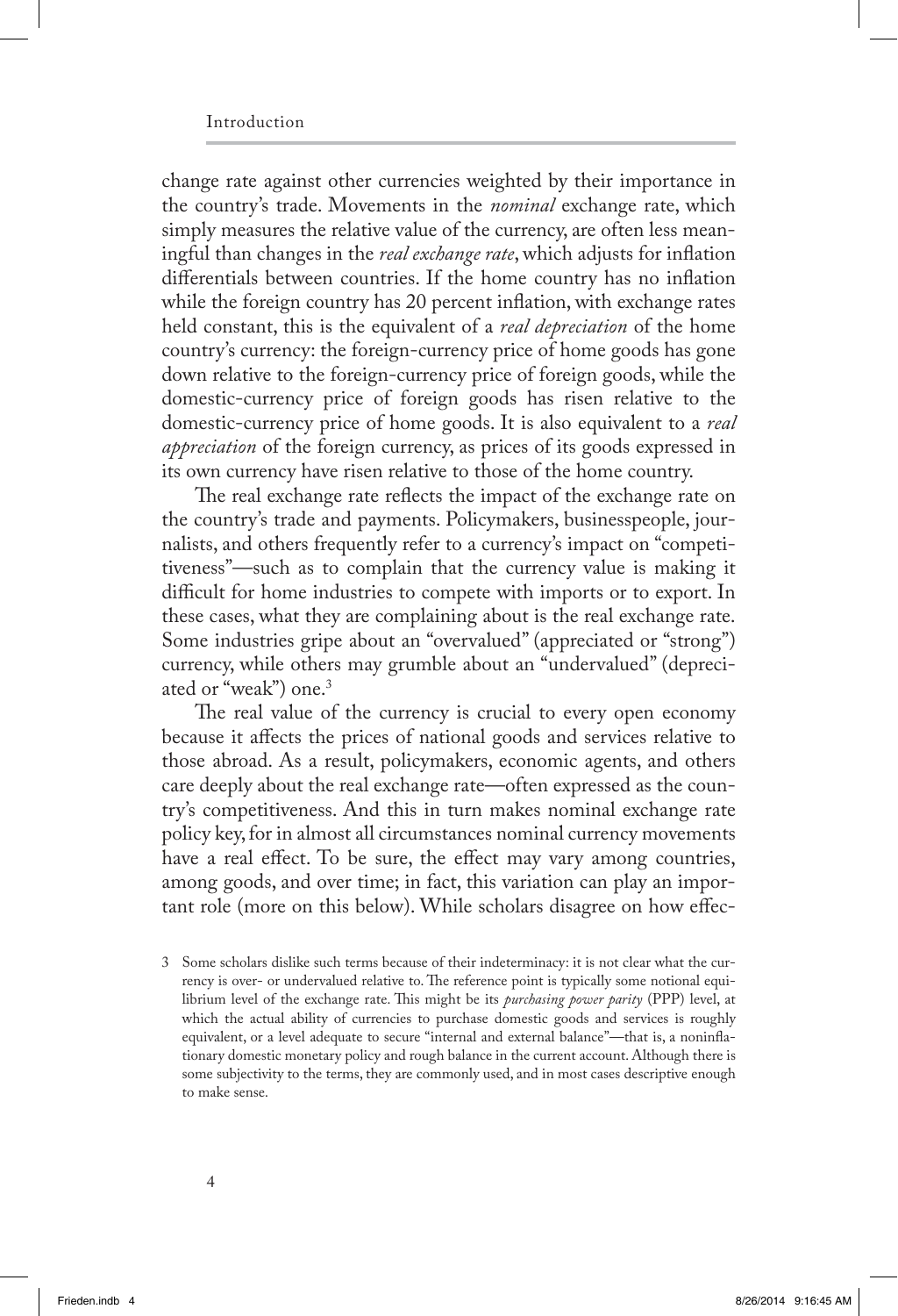tive exchange rate policy can be, most accept that nominal currency movements have a significant real impact, at least in the short and medium run.4

For our purposes, the key point is that policymakers can affect both the exchange rate regime and level of the exchange rate. They can do so by many means, from altering interest rates to intervention in currency markets. Currency values also have a powerful impact on the well-being of important economic actors—and indeed, the fate of national economies more broadly. Currency policy is just about as powerful as any single national economic policy can be. And the choices that it presents to policymakers and the public are equally crucial.

> Currency Trade-offs: One Trilemma and Two Dilemmas

Like all policies, currency policies involve trade-offs. The starkest is most colorfully known as the trilemma.5 The trilemma—also dubbed the Unholy Trinity, Inconsistent Trio, and other phrases of varying catchiness—says that only two of the following three are possible: financial integration, a fixed exchange rate, and monetary independence. Most important for our purposes, this means that in a financially open economy, the government must choose between a fixed exchange rate and monetary policy autonomy. The idea is central to the Mundell-Fleming approach to balance-of-payments adjustment developed in the 1960s.<sup>6</sup> When financial integration allows capital to move freely among countries, domestic interest rates are given by world interest rates. If the exchange rate is fixed, a monetary expansion (or contraction) has *no effect*, as its impact is negated by a countervailing outflow (or inflow) of funds. For example, if the monetary authority lowers the domestic interest rate in order to stimulate the economy, funds flow out until the domestic interest rate has risen back to the world rate.

<sup>4</sup> For a recent survey of studies on the relationship between exchange rate movements and prices—including the real exchange rate—see Burstein and Gopinath 2014.

<sup>5</sup> The literature on the trilemma is enormous. For two important recent contributions, see Obstfeld, Shambaugh, and Taylor 2005; Aizenman, Chinn, and Ito 2010.

<sup>6</sup> For the original statements of the approach, see Mundell 1960, 1963; Fleming 1962; McKinnon 1963. For critical summaries, see also Mussa 1979, 1984.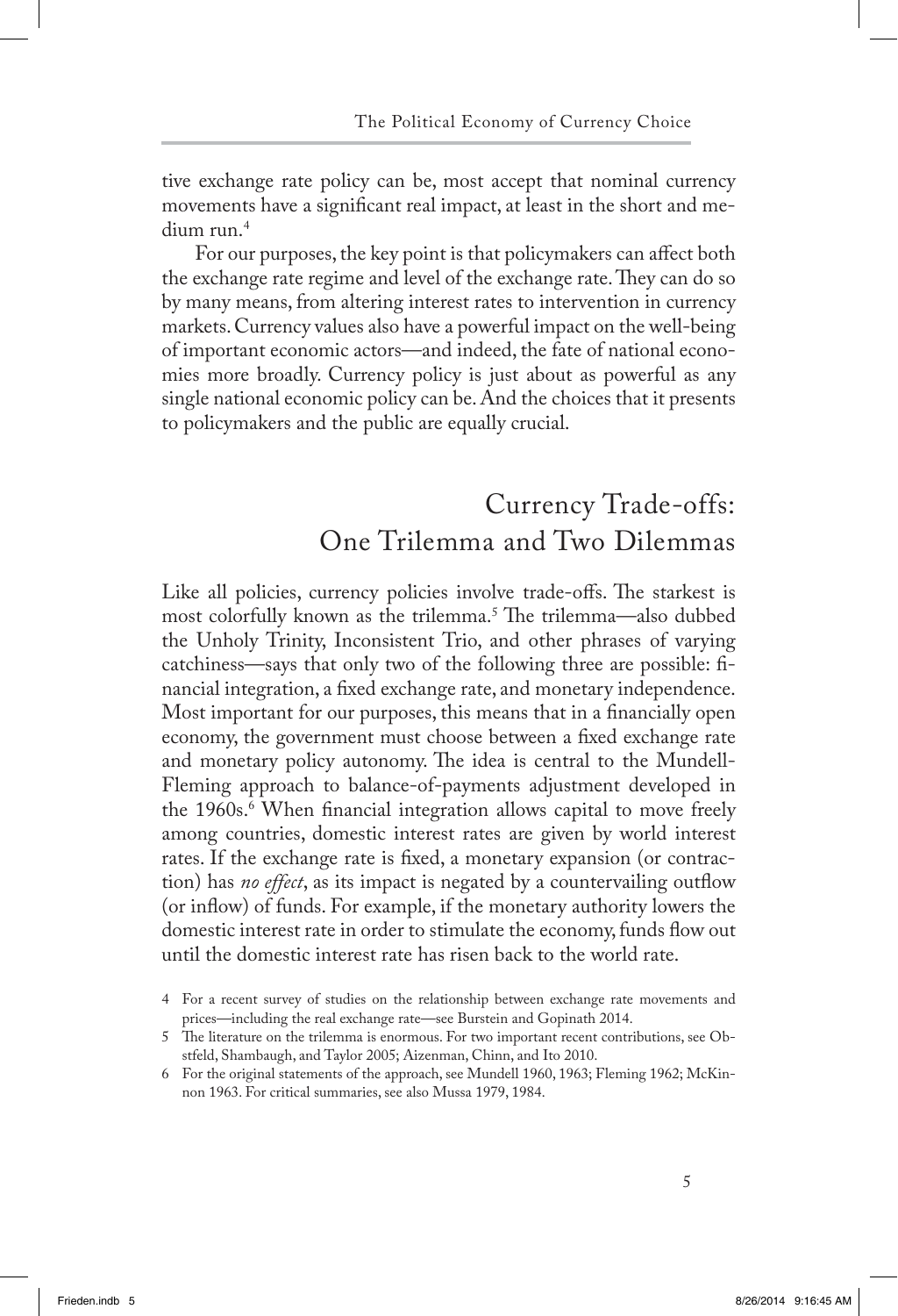In a financially open economy, then, policymakers must choose *either* a stable exchange rate *or* the ability to have an independent monetary policy; they cannot have both. It is also the case that policymakers could choose to limit capital mobility—this is the third leg of the trilemma—although contemporary international financial markets and contemporary technologies may make this a less viable option for all but the most authoritarian regimes. This effectively reduces the trilemma to a dilemma with respect to the choice of exchange rate regime. (I return to closed economies, including instances in which financial integration is not a given, below.)

Policymakers face difficult choices and real trade-offs in making currency policy. This is because there are advantages to both fixed and floating rates as well as both strong and weak currencies. How policymakers weigh these effects depends, among other things, on how their constituents weigh them. And constituency preferences are in turn a function of the expected economic impact of the choices in question. In an economically open economy, there are two dimensions along which these options can be evaluated—two sets of dilemmas, so to speak, on whose horns currency policymakers find themselves.

*Regime: Stability versus flexibility*. When choosing a currency regime in a financially open economy, in line with the trilemma, the trade-off is between the monetary stability that a fixed rate brings, and the policy flexibility that a floating or adjustable rate allows. A fixed exchange rate makes cross-border trade, payments, finance, investment, and travel more predictable, removing most or all foreign exchange risk from cross-border transactions. It can also bring domestic monetary stability: if the currency is pegged to that of a low-inflation partner, a fixed exchange rate holds domestic inflation roughly at the level of the partner. But this cross-border and internal monetary consistency comes at the expense of national policy autonomy. The currency cannot be devalued (depreciated) to make national goods cheaper than foreign goods, nor can national monetary policy be loosened beyond that of the currency's anchor. After 1998, Argentine farmers and manufacturers found themselves priced out of local and foreign markets, but the Argentine authorities could do nothing so long as they were bound by a currency fixed to the dollar. Ireland's macroeconomic conditions were dramatically different from those of Germany in the 1990s—Ireland was booming, and Germany was stagnating—but Ireland's commitment to peg the Irish pound to the deutsche mark (DM) required Irish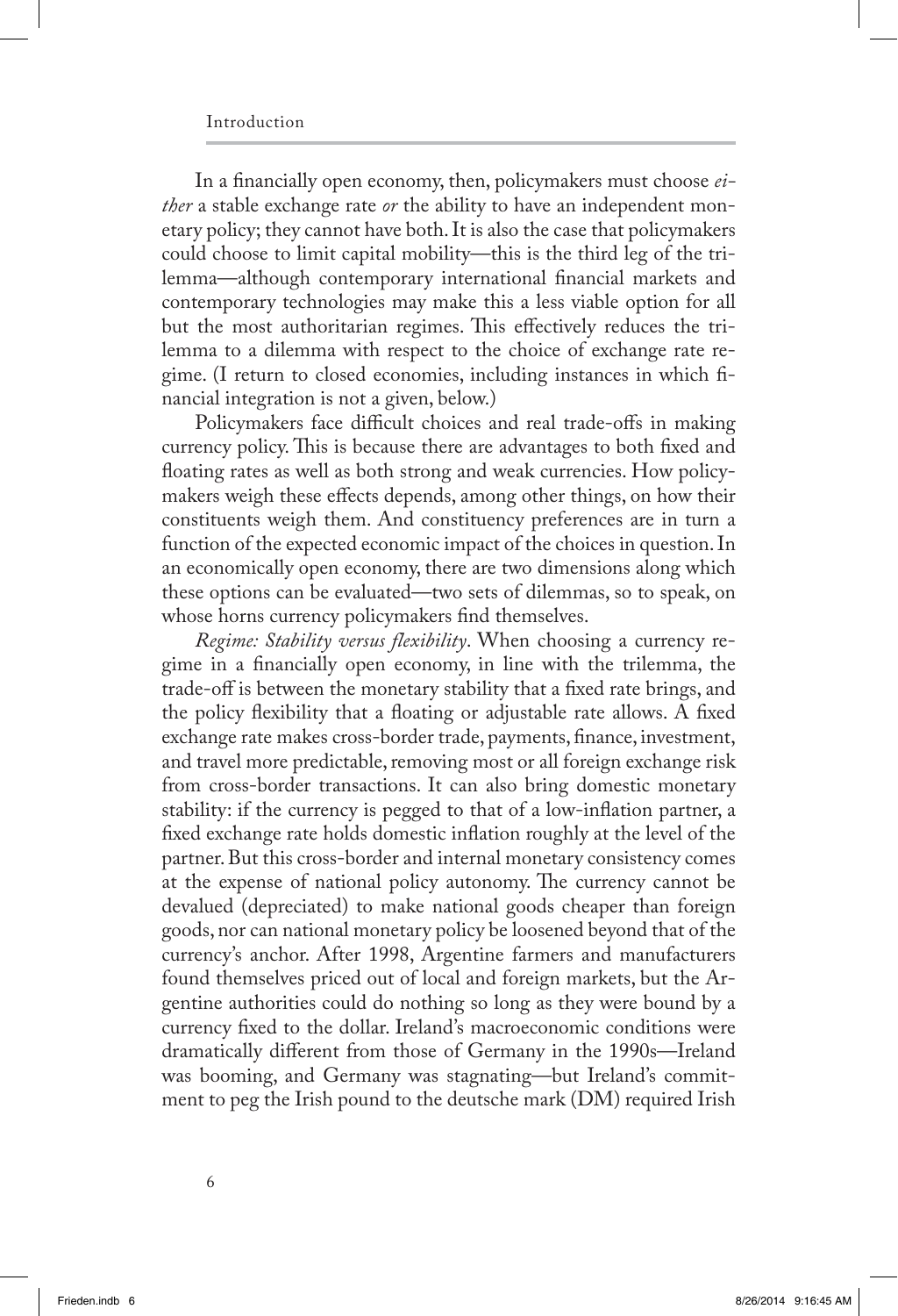monetary policy to be identical to that of Germany. And such peripheral European countries as Spain and Portugal would have been much better off with monetary policies tailored to their own conditions during the financial crisis that began in 2007, but their membership in the eurozone made this impossible. The trade-off, then, is between monetary stability and predictability, on the one side, and monetary independence and flexibility, on the other.<sup>7</sup>

*Level: Purchasing power versus "competitiveness."* Choosing a fixed exchange rate means forgoing national control of the currency's nominal value.8 But even if the monetary authorities retain autonomy, there are difficult choices about the desired strength of the currency. On the one hand, a strong (appreciated) currency increases national purchasing power, allowing domestic residents to buy more with their money. This is the *income effect* of an exchange rate movement: a currency appreciation increases effective national income. On the other hand, a strong currency raises the relative price of domestic products. This makes it harder for national producers to compete with foreigners on domestic or international markets; it also reduces local-currency earnings from foreign sales or profits. This is the *substitution effect* of an exchange rate movement: when a currency appreciates, consumers at home and abroad substitute foreign for domestic products. The trade-off here is as stark as with regard to the regime: a weak-currency exchange rate policy to improve the competitive position of domestic producers reduces the purchasing power of domestic residents, while a strong-currency exchange rate policy that improves the effective income of national consumers puts competitive pressure on national producers.

On both the regime and level dimensions, there are no unambiguous welfare criteria to guide policymakers, even if they were purely benevolent social planners. Exchange rate choices are not typically among policies that are better or worse for aggregate social welfare.9 A country

<sup>7</sup> For an excellent survey of the economics of regime choice, see Corden 2002.

<sup>8</sup> Policymakers can engineer a real appreciation or depreciation even with a fixed exchange rate by acting to raise or lower domestic prices. For now, for simplicity, I focus on nominal exchange rate movements with real effects, which in any event are normally far easier to engineer and far more common. In the empirical applications, I analyze examples of real appreciations and depreciations within a fixed rate regime.

<sup>9</sup> The literature on optimal currency areas, discussed below, has some implications for aggregate welfare—it indicates whether welfare can be improved by giving up or maintaining the national currency—but this is something of a special case. It cannot be applied directly to the choice of floating or fixing, and is not relevant to the level of the exchange rate. For literature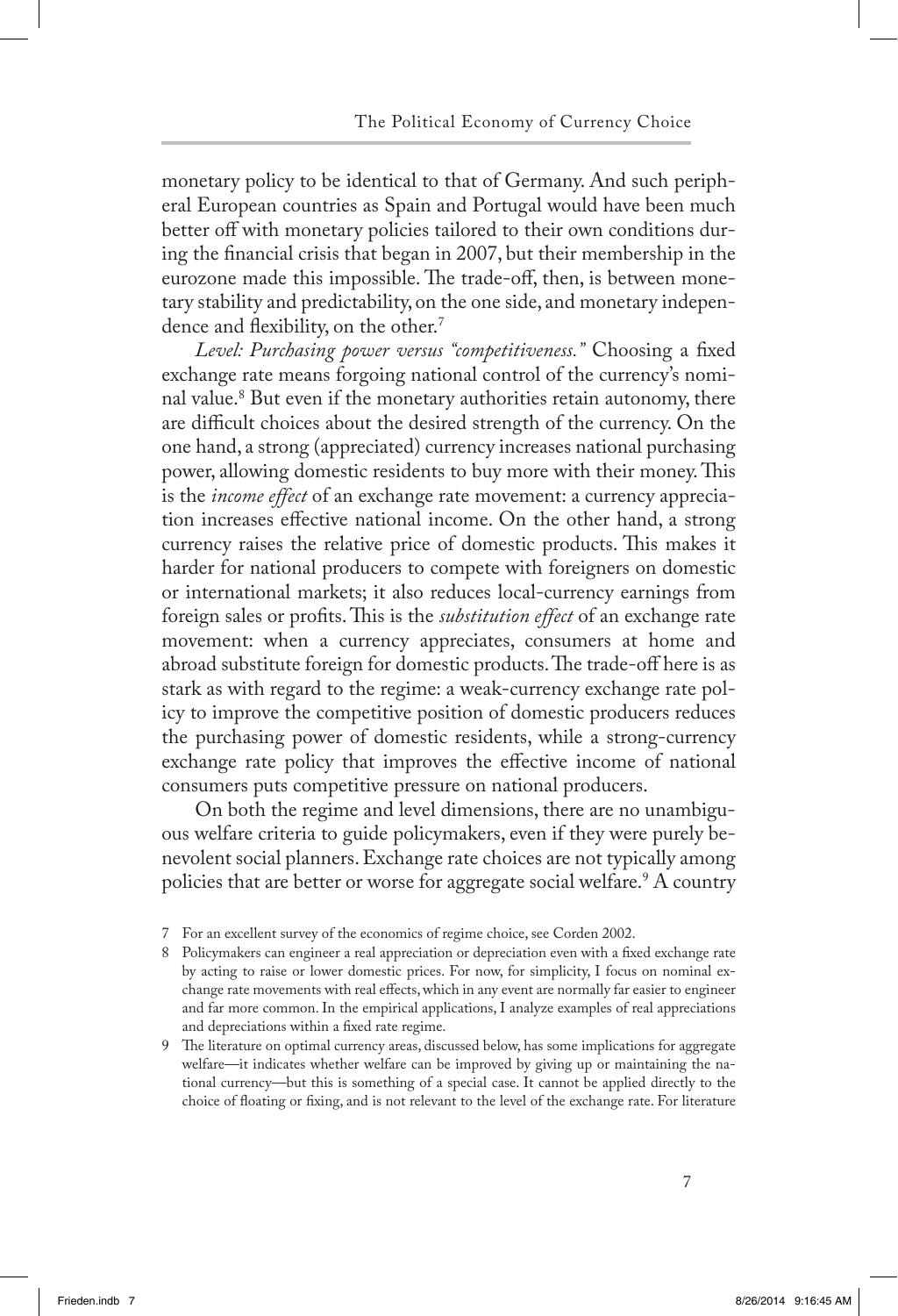could thrive (or stagnate) with a fixed or floating currency, or with a strong or weak one. The principal factors involved in the choice of currency regimes and values are how different options affect the constraints and opportunities available to policymakers, and how they affect economic agents in society. In this, exchange rate politics differs from many other economic policies. In trade policy, for example, there is a clear, generally agreed-on welfare baseline: free trade is the optimal policy, and scholars attempt to explain deviations from it. There is no similar welfare baseline in exchange rate policy, which means that in some sense exchange rate policy is *entirely* the result of political economy factors.

One potential exception to this rule is the literature on optimal currency areas (OCAs), which does in fact suggest clear welfare criteria. Indeed, economists have a well-developed theoretical apparatus to evaluate the desirability of two countries sharing a currency. For our purposes, this could be relevant inasmuch as a currency union is an extreme variant of a fixed exchange rate—one end of the continuum that stretches from freely floating exchange rates to a union that makes the (former national) currency as close to "irrevocably fixed" as is conceivable. The analysis of the OCAs thus can be relevant to the choice of exchange rate regimes. Robert Mundell and others developed this approach in the early 1960s.10 Previously seen as something of an intellectual curiosity, this literature is now regarded with more respect, in large part because of its relevance to monetary unification in Europe.<sup>11</sup>

The OCA approach weighs the benefits of giving up a national currency against the costs of forgoing the ability to devalue or revalue in response to changing economic conditions. The *benefits* of currency union are rarely clearly stated in the literature, but can be assumed to be the stabilization of expectations with respect to cross-border transactions. The *costs* of currency union depend on the impact of a govern-

that emphasizes the developmental advantages of a weak currency, see Rodrik 2008; Bhalla 2012. I return to this last argument in chapter 7.

<sup>10</sup> For the original statement, see Mundell 1961. See also McKinnon 1963; Kenen 1969. For surveys of the approach, see, for example, Tavlas 1993, 1994; Masson and Taylor 1993; Goodhart 1995.

<sup>11</sup> The analysis of European monetary integration has generally been carried out, at least as a first cut, in OCA terms. For a summary and interpretation, see Eichengreen and Frieden 1994. For two early European applications, see Bayoumi and Eichengreen 1992; De Grauwe and Vanhaverbeke 1993. For a survey of the vast literature on Europe, see Eichengreen 1993. For a summary of the experience, see Gros and Thygesen 1998.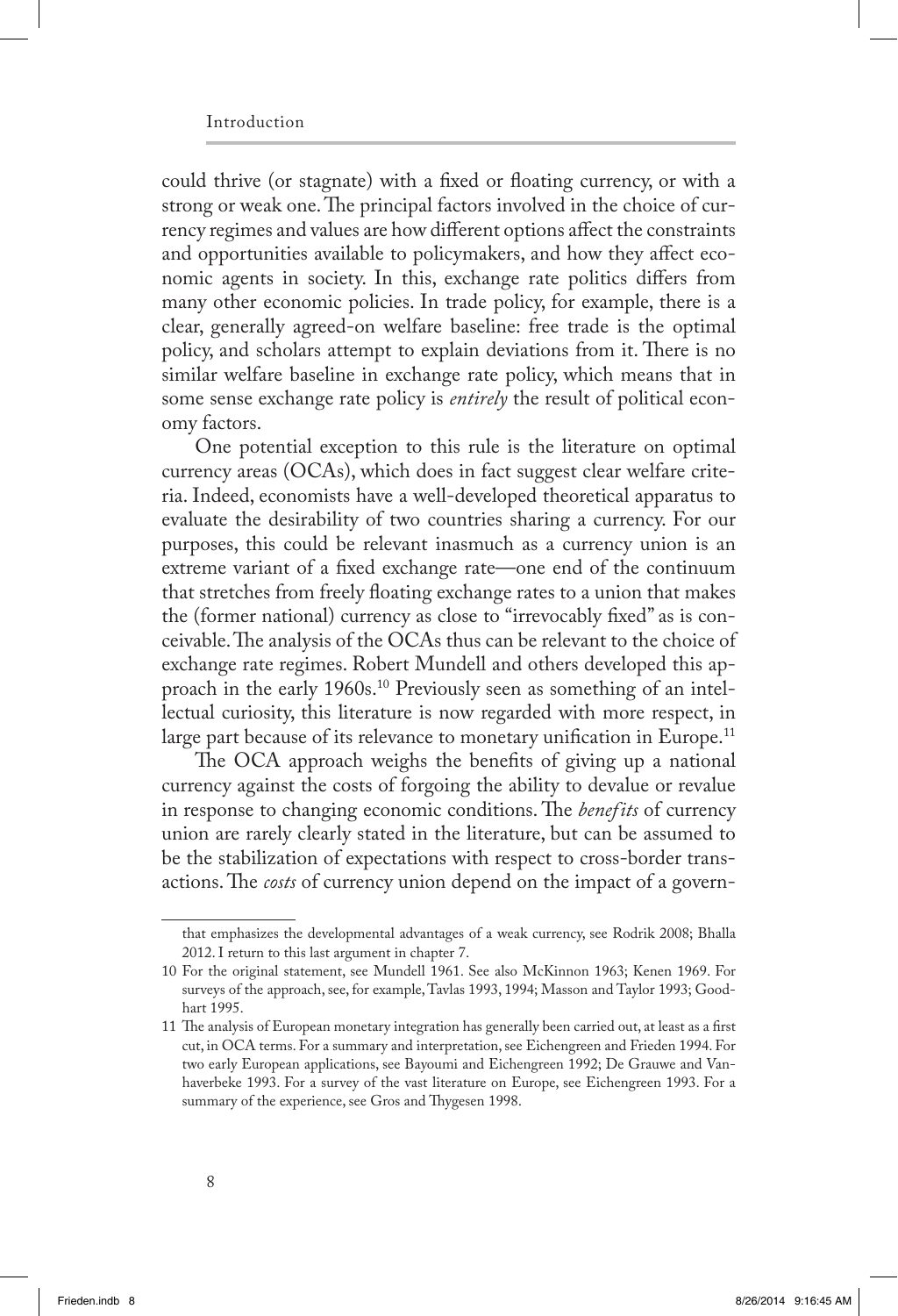ment's giving up the exchange rate as a policy tool. These costs in turn are a function of both the actual *effectiveness* and *desirability* of an independent monetary policy. To evaluate the effectiveness of monetary policy, the OCA approach focuses on factor mobility: the more factors are mobile between countries, the less effective monetary policy will be. If labor can move freely between two nations, any attempt to stimulate (contract) one country's economy will lead to an inflow (outflow) of labor and—much as with financial market integration—dilution of the policy's impact. To weigh the desirability of independent policy, the OCA approach considers whether the countries are subject to the same exogenous shocks. If two economies have identical structures and face identical external conditions, they have no (national welfare) reason to pursue different exchange rate policies. The national welfare is improved by giving up the exchange rate as a tool when the countries in question have similar structures or integrated factor markets, or face correlated exogenous shocks. This conclusion has motivated many studies of whether these conditions hold in prospective currency unions.

OCA analyses are entirely oriented to discovering the *aggregate social welfare* effects of currency policy. This is a major consideration, and analytically the proposition that governments do what is best for their countries is certainly worth considering. It is a proposition lacking in firm microfoundations, however, and also (unfortunately) empirical support. Indeed, almost all attempts have shown that the founding members of the EMS, and the later Economic and Monetary Union (EMU), did not constitute an OCA. This reinforces the significance of understanding sources of policy other than national welfare, including the role of politicians themselves and domestic interest groups.

The two dimensions of currency policy require policymakers to make critical decisions about the national economy. On one dimension, they must decide whether a predictable economic relationship with the rest of the world economy is more important than the ability to manage the national macroeconomy in line with domestic concerns. On the other dimension, they must decide which groups in society—consumers, debtors, international investors, manufacturers, and farmers—will be helped and which hurt by the real exchange rate. There is no obviously "right" decision for both sets of choices; both involve weighing costs and benefits that can be—and are—evaluated differently by different people and groups.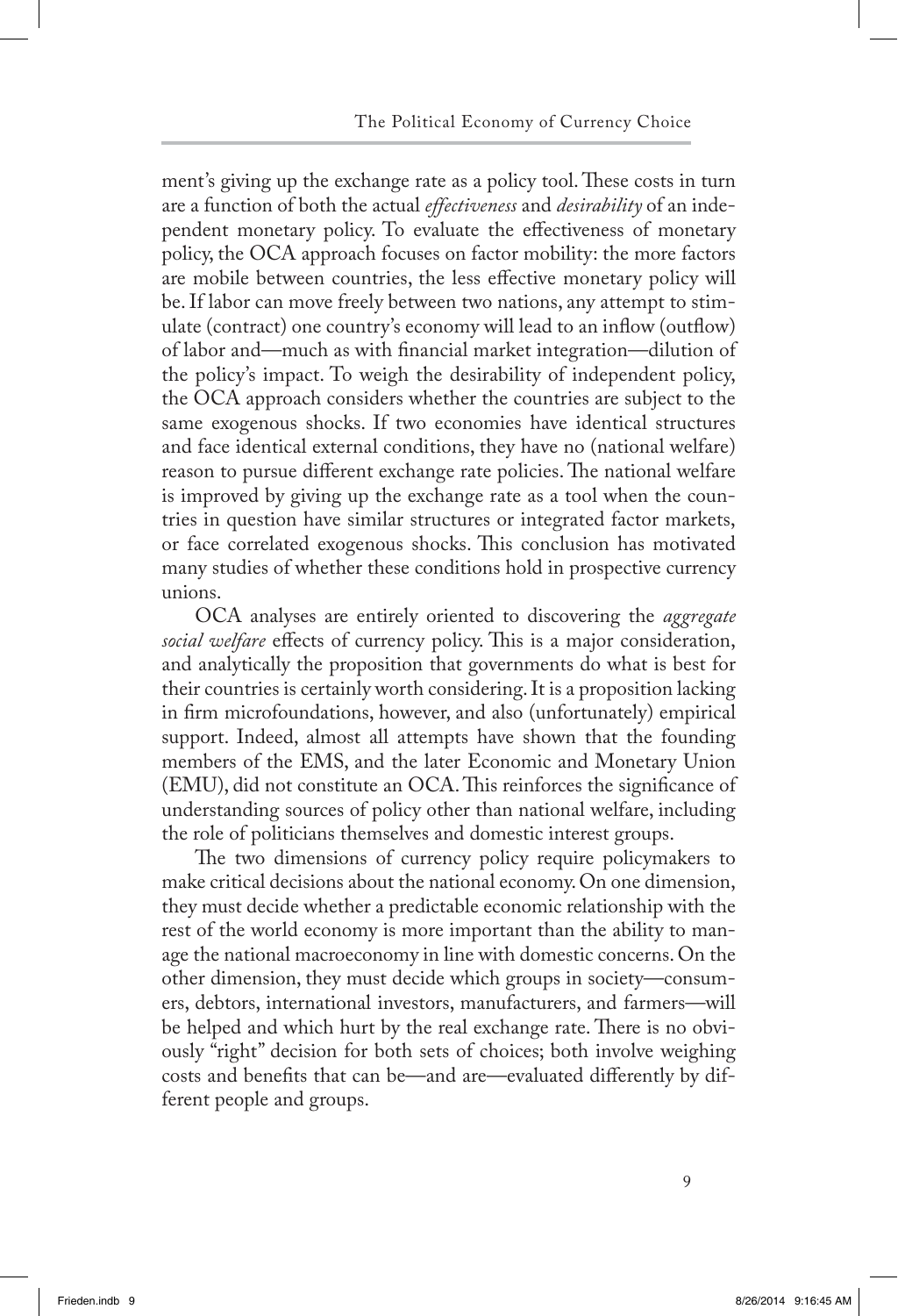The analysis of exchange rate policy requires central consideration of political economy factors. In particular, we can concentrate on the *political* impact of currency policy—that is, how it affects the incentives for politicians and policymakers—and its *distributional* impact—how it influences the fortunes of socioeconomic groups.

## The Politics of Currency Policy

Just as exchange rate policy in general reflects virtually every aspect of a nation's political economy, it also reflects virtually every aspect of a nation's political institutions. Politicians make currency policy, and to do so must account for the impact of this policy on their political constraints and opportunities. Scholars have paid quite a bit of attention to how the expected impact of exchange rate policies might influence the behavior of politicians and their appointees.<sup>12</sup> One obvious question is how politicians might expect different exchange rate policies to affect their electoral prospects.

Many scholars, for example, anticipate that politicians with stronger incentives to manipulate monetary conditions for electoral purposes would be more likely to opt for a flexible exchange rate regime that allows an independent monetary policy. For some, this implies that democracies in general will incline more toward flexibility than will authoritarian regimes. By extension, political systems in which politicians are more likely to be able to claim credit for favorable economic conditions may be associated with more flexibility. By this logic, inasmuch as multiparty coalition governments make it difficult for any one party to take credit for economic performance, the benefits to currency flexibility may be more limited. And since electoral systems based on proportional representation are particularly likely to give rise to multiparty coalition governments, some have argued that these systems will incline toward fixed rates. On another dimension, insofar as a strong real exchange rate raises the purchasing power of consumers, the more sensitive governments are to consumer interests in the electorate, the more likely they may be to engineer a real appreciation in the run-up to an election. Such other political institutional variables as parties, inde-

<sup>12</sup> For a survey of the literature on the political economy of exchange rate policy, including that on political institutions, see Broz and Frieden 2006.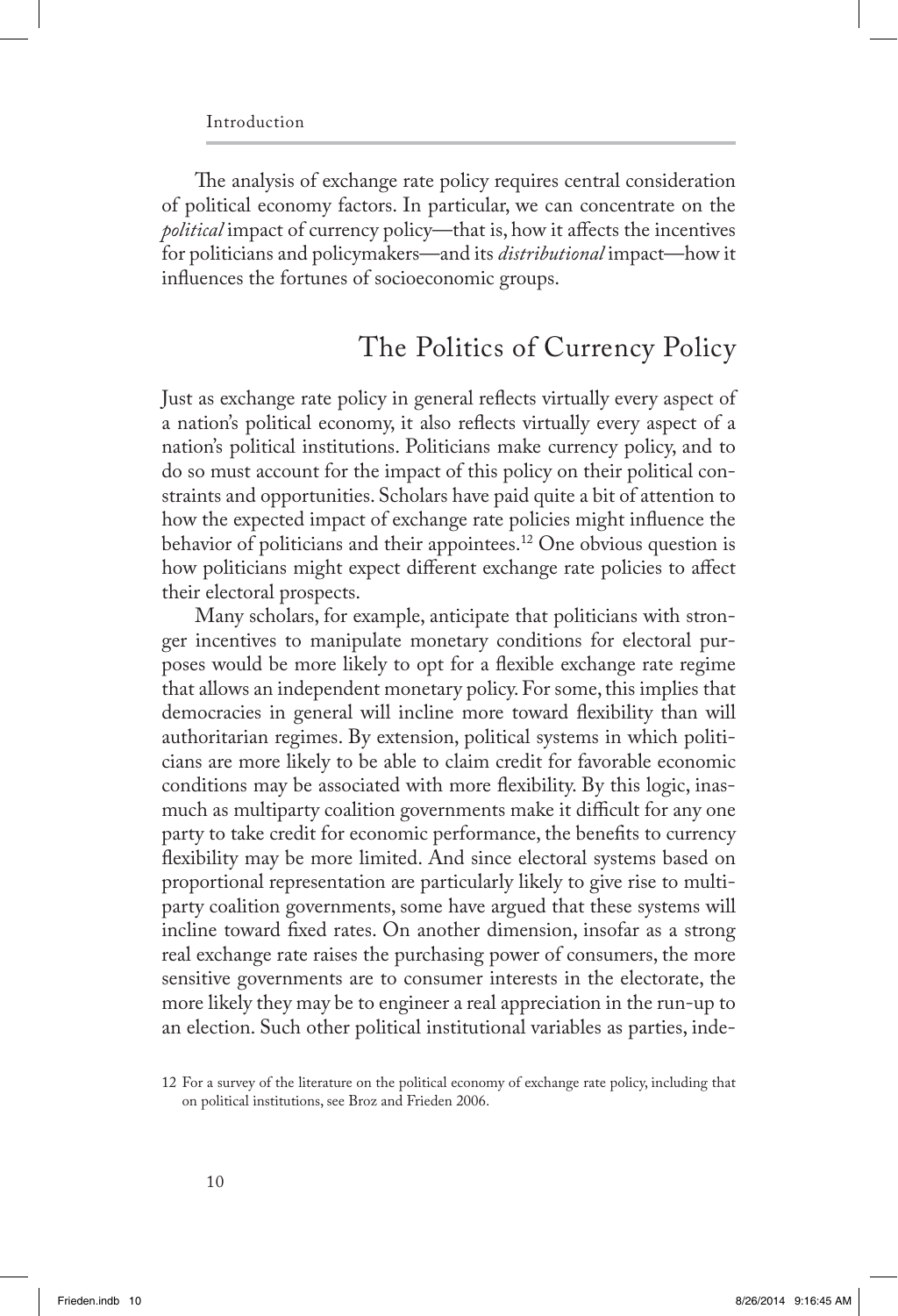pendent bureaucracies, and electoral structures have been suggested to have systematic effects on national exchange rate policies.<sup>13</sup>

Exchange rate policy is closely related to domestic monetary policy, so that the enormous literature on the political economy of (typically closed-economy) monetary policy is relevant. In this light, many scholars have brought the institutionalist tools used to analyze domestic monetary policies to bear on exchange rates. More broadly, scholars have investigated government choices of exchange rate policies as part of an integrated array of monetary policy choices.<sup>14</sup>

One strand of this literature focuses specifically on the use of a fixed exchange rate regime as an anti-inflationary commitment device. The idea is that a fixed exchange rate can serve as a nominal anchor for national monetary commitments, raising the costs of inflationary policies; it thus can help the government overcome the time inconsistency of monetary commitments.<sup>15</sup> A government in search of anti-inflationary credibility, for instance, can establish either an independent central bank or fixed exchange rate.<sup>16</sup> This makes the exchange rate primarily valuable as a commitment mechanism.

There is no question that political institutions affect the making of currency policy. Differences between dictatorships and democracies, presidential and parliamentary systems, and other more nuanced characteristics of national political institutions influence the way that politicians think about policy choices. In this study, I consider such factors as they arise. My main focus is elsewhere, though, on the relationship between currency policy and *distributional* (rather than politicalinstitutional) features of national political economies. For example, the use of a fixed exchange rate as a nominal anchor for credibilityenhancing purposes is undoubtedly part of the story in many cases, but

- 14 See especially the special issue of *International Organization* 56, no. 4 (Fall 2002), which has several articles along these lines. This issue was republished as a book (Bernhard, Broz, and Clark 2003). See also Bodea 2010.
- 15 On monetary credibility generally, see Blackburn and Christensen 1989; Persson and Tabellini 1990. For an analysis of the use of the exchange rate as a nominal anchor for the gold standard, see Bordo and Kydland 1995. For an analysis for the EMS, see Giavazzi and Pagano 1989; Weber 1991. For explicit extensions to exchange rate policy, see especially Bernhard, Broz, and Clark 2003.
- 16 For example, J. Lawrence Broz (2002) suggests that in developing countries, dictatorships are more likely to fix, in large part because they have more limited abilities to commit credibly to low inflation. See also Steinberg and Malhotra 2014.

<sup>13</sup> For particularly good examples of analyses of institutional, especially partisan, factors, see Bernhard and Leblang 1999; Bearce 2003, 2008; Bearce and Hallerberg 2011.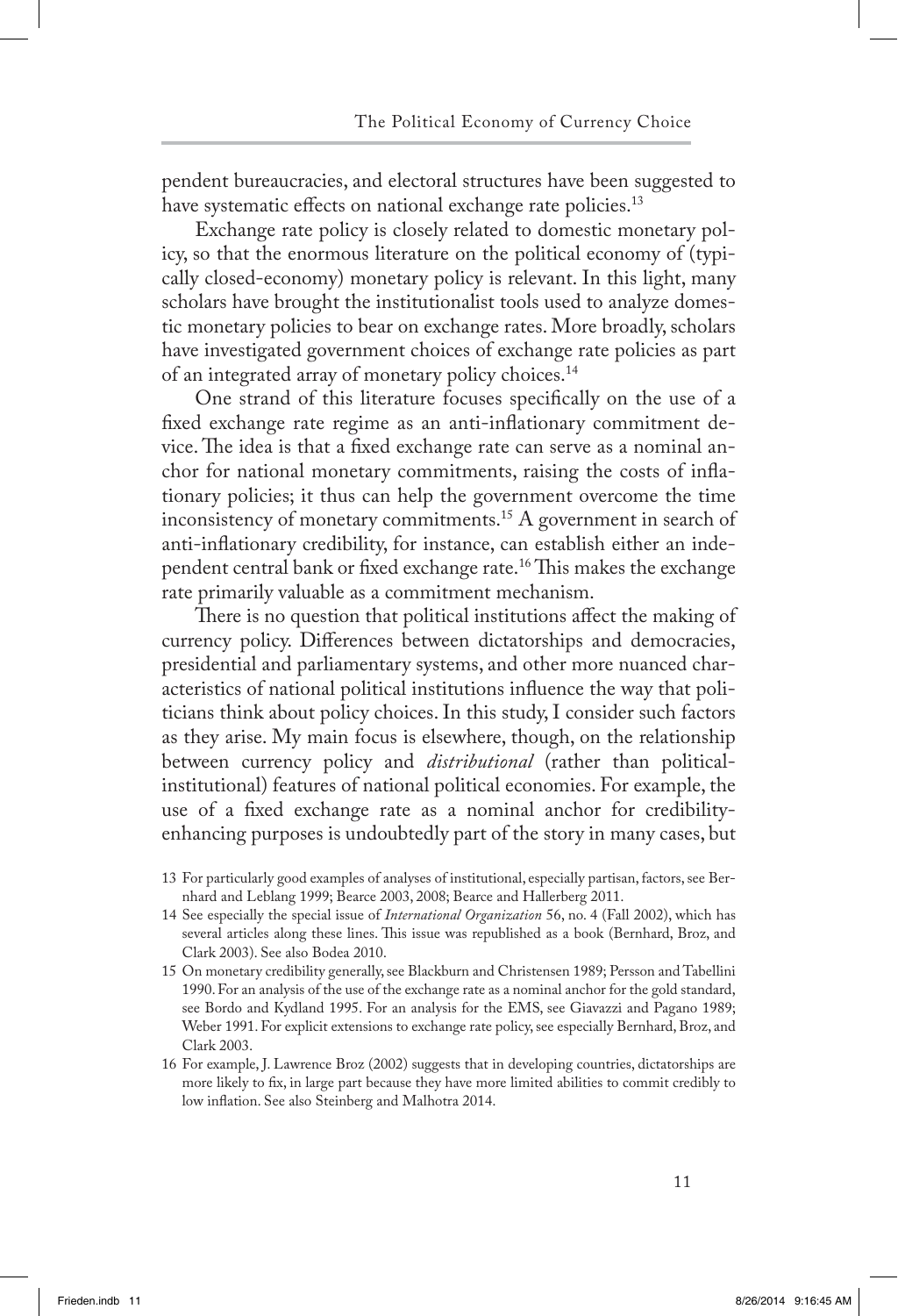even here attention must be paid to distributional factors. After all, policymakers have to weigh the decision to fix the currency for credibility purposes against the expected societal demands for changes in the exchange rate, and without a clear picture of these demands, it is hard to know how to assess the commitment value of a fixed rate against the alternatives.

## The Distributional Politics of Currency Policy

The theory presented here emphasizes the role of economic interests in the making of exchange rate policy. It concentrates on how different policy choices, both with regard to the currency regime and its level, are expected to affect economic agents. While I accent the position of particularistic interests, I also underscore the impact of currency policy on broader groups, such as consumers or foreign-currency debtors.

The theoretical approach taken here is common in studies of the making of foreign economic policy.17 We begin with some theoretically grounded principles about the policy's expected distributional impact, from which we derive the anticipated policy preferences of those who would be helped or harmed by the result. On this basis, we examine the potential role of these distributionally relevant interests in the making of the policy in question. This way of thinking about economic policies in general and foreign economic policies in particular is commonplace. Nobody, say, would attempt to explain a country's trade policy without homing in on the role of interest groups in favor of or opposed to trade protection. This book's core argument is that we need to think about currency policy in similar ways, accounting for the interests and influence of economic interest groups. Trade theory is a useful starting point to understand the structure of international trade, but it needs to be supplemented with an analysis of the political economy of trade policy. In the same way, open-economy macroeconomics is a useful jumpingoff place to understand international monetary relations, but it needs to be supplemented with an analysis of the political economy of currency policy.

My theoretical approach to the distributional politics of exchange rate policy is presented in full in chapter 1. To be sure, my emphasis on

<sup>17</sup> The approach has been dubbed "open economy politics." For a review, see Lake 2009.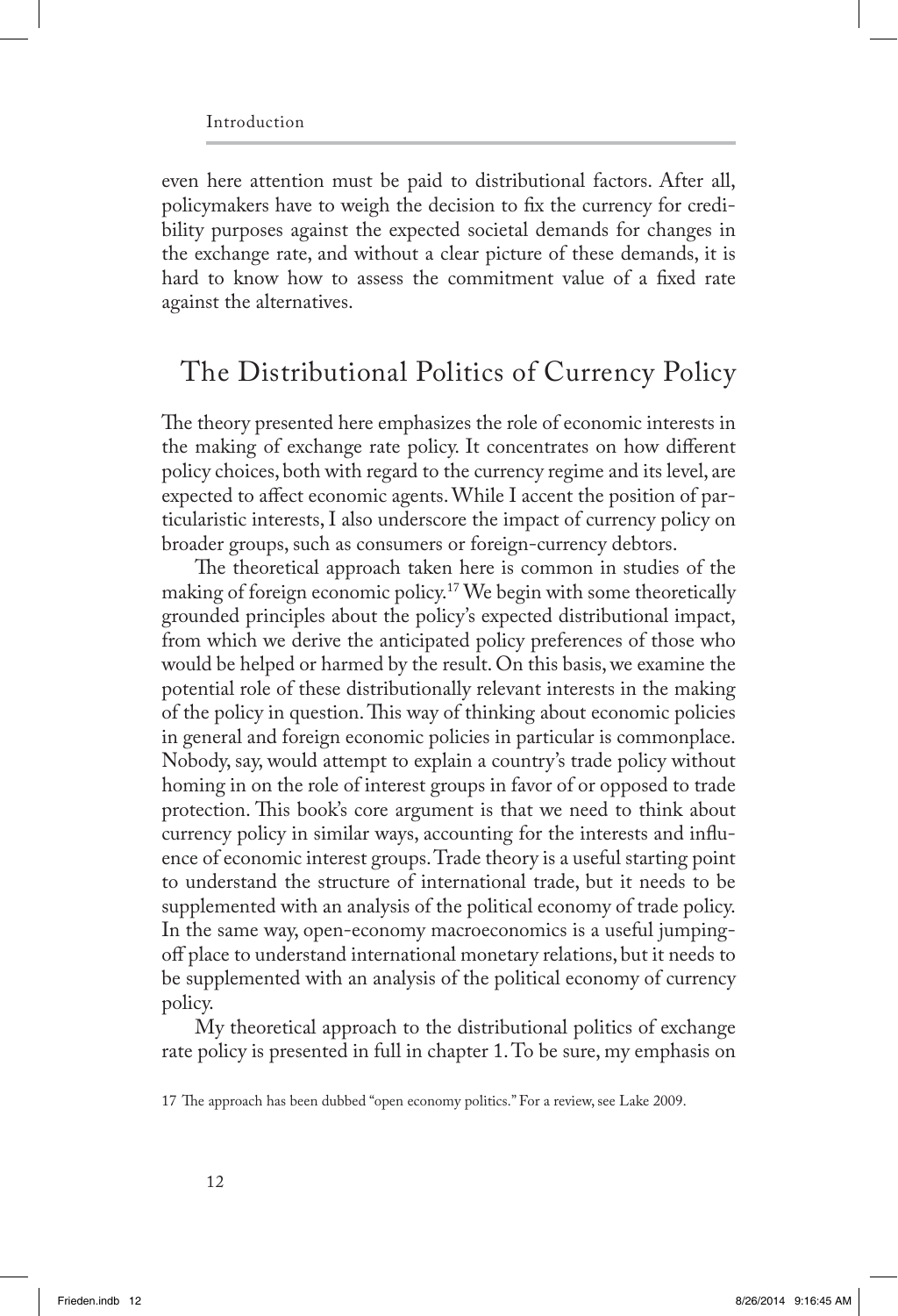this aspect of currency politics is not meant to rule out the importance of other sociopolitical factors. In empirical applications, I note the relevance of other considerations as appropriate. But I stress the position of economic interests, and because the exchange rate affects virtually all interests in society, this is both complex and critical enough as a starting point.

## Currency Policies in Open and Closed Economies

Much of the discussion up to now has implicitly or explicitly highlighted the character of currency policy in financially as well as commercially open economies. This is appropriate given the prominence of the policy in open economies along with the many open economies both historically and today. Indeed, in the contemporary globalized international economy, exchange rates are clearly among the most important policies undertaken by national governments. Yet economic openness is far from a constant: there have been many periods over the past two hundred years in which the world economy has been quite closed, and even in eras of generalized openness, some countries have remained shut off from the rest of the world economy. It is crucial to recognize the theoretical and empirical significance of variation in economic openness, both over time and among countries, for the making of currency policy.

The economics and politics of monetary policy are different in a closed economy. Both financial and trade closure change the policy environment, albeit in different ways. In a financially closed economy, monetary policy has only indirect and long-term effects on the exchange rate, so that fixing the currency's value does not constrain shortterm monetary autonomy. Monetary policy in a closed economy operates by way of interest rates, which in turn affect real variables. For example, a monetary expansion increases real money balances and lowers interest rates, and lower interest rates stimulate expenditure for investment and consumption. By the same token, a monetary contraction leads to higher interest rates and lower expenditures.<sup>18</sup>

18 This presumes *some* short-term real effect of monetary policy, and is not meant to challenge the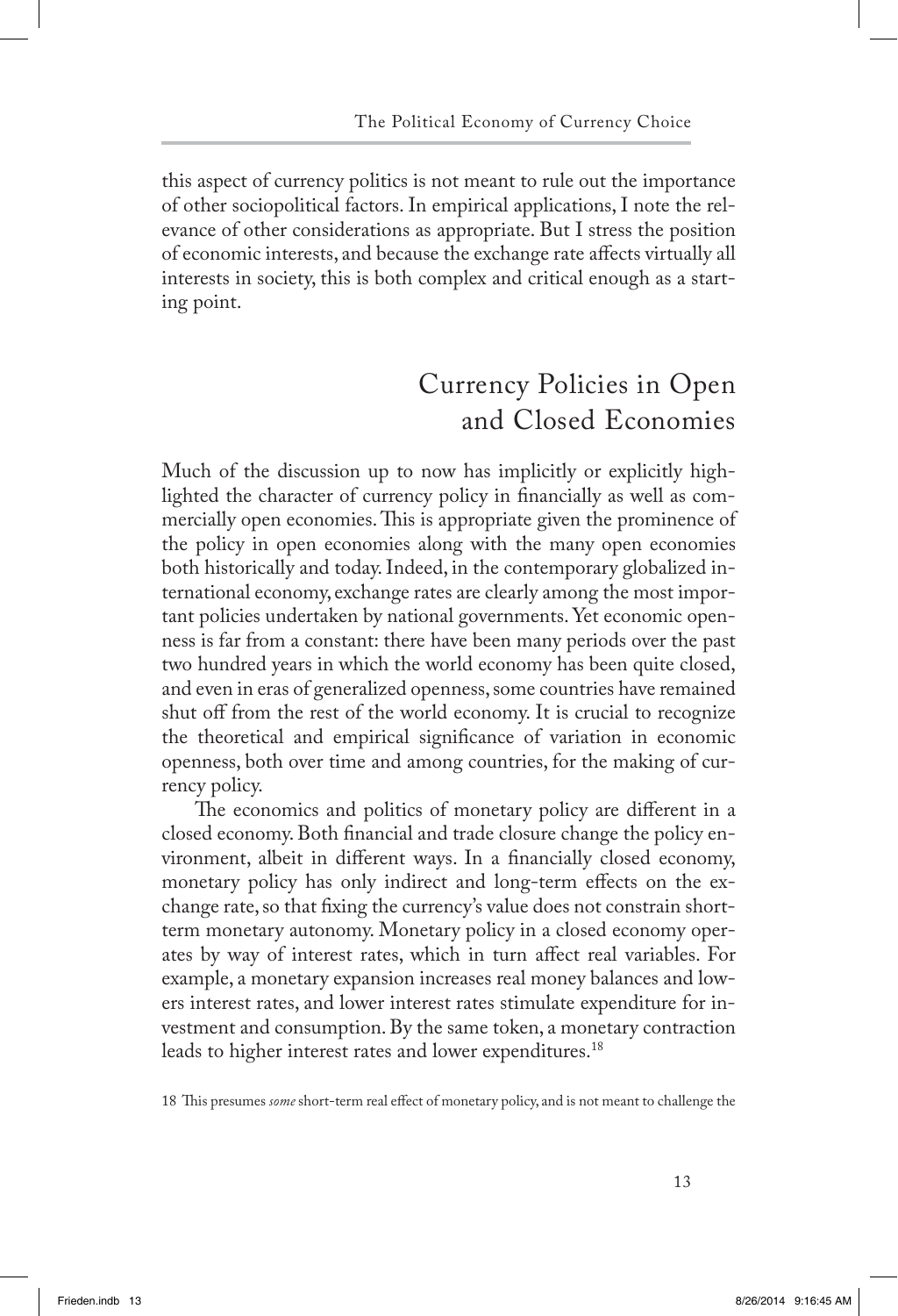There is a systematic difference between the impact of monetary policy in closed and open economies. In the former it affects interest rates, and through them, aggregate economic activity. In a financially open economy, interest rates are given by world conditions rather than set at home, so that monetary policy is either ineffective if the exchange rate is fixed, or operates by way of the exchange rate: an expansion leads to depreciation, and a contraction to appreciation.

At the same time, an economy closed to trade has fewer tradables producers, and fewer firms exposed to currency risk and affected by a currency movement. It is not surprising that when few economic agents are engaged in cross-border (thus cross-currency) business, interest in the exchange rate is lessened. Conversely, it is not startling that in economies open to trade—such as the small open economies of Europe or the Caribbean—the exchange rate is of great interest.

Although most of the analysis in this book is of open economies, a comparison between closed- and open-economy macroeconomic policies has interesting implications for the politics of monetary policy in the two types of economies. In a closed economy, monetary policy largely implicates the interest rate. The impact of interest rates is typically on such macroeconomic aggregates as inflation, unemployment, and growth. The rates also have direct distributional effects on borrowers and savers, but these are broad categories. Many people may in fact be unclear about the net impact on them of interest rate movements; after all, a mortgage holder may also have pension funds. There are important groups made up of borrowers and savers (or creditors), and there are industries that depend particularly on interest rates. The housing construction industry is especially sensitive to interest rates, as are some small businesses. Nevertheless, the principal impact of interest rate movements is broad and macroeconomic, rather than narrow and distributional. This implies that the political pressures associated with monetary policy in a closed economy will be broad and diffuse. Indeed, most of the scholarly and other analyses of monetary policy that focus on closed-economy effects emphasize such general national-level factors as political instability, the partisan composition of the government,

more modern, rational expectations notion that monetary policy has no real *long-term* impact. If nominal monetary or exchange rate policy had no real impact at all in either the short or long run, its politics would hardly be worth studying—except perhaps as an illustration of mass hysteria. For a much more complete treatment, see, for example, Cumby and Obstfeld 1984.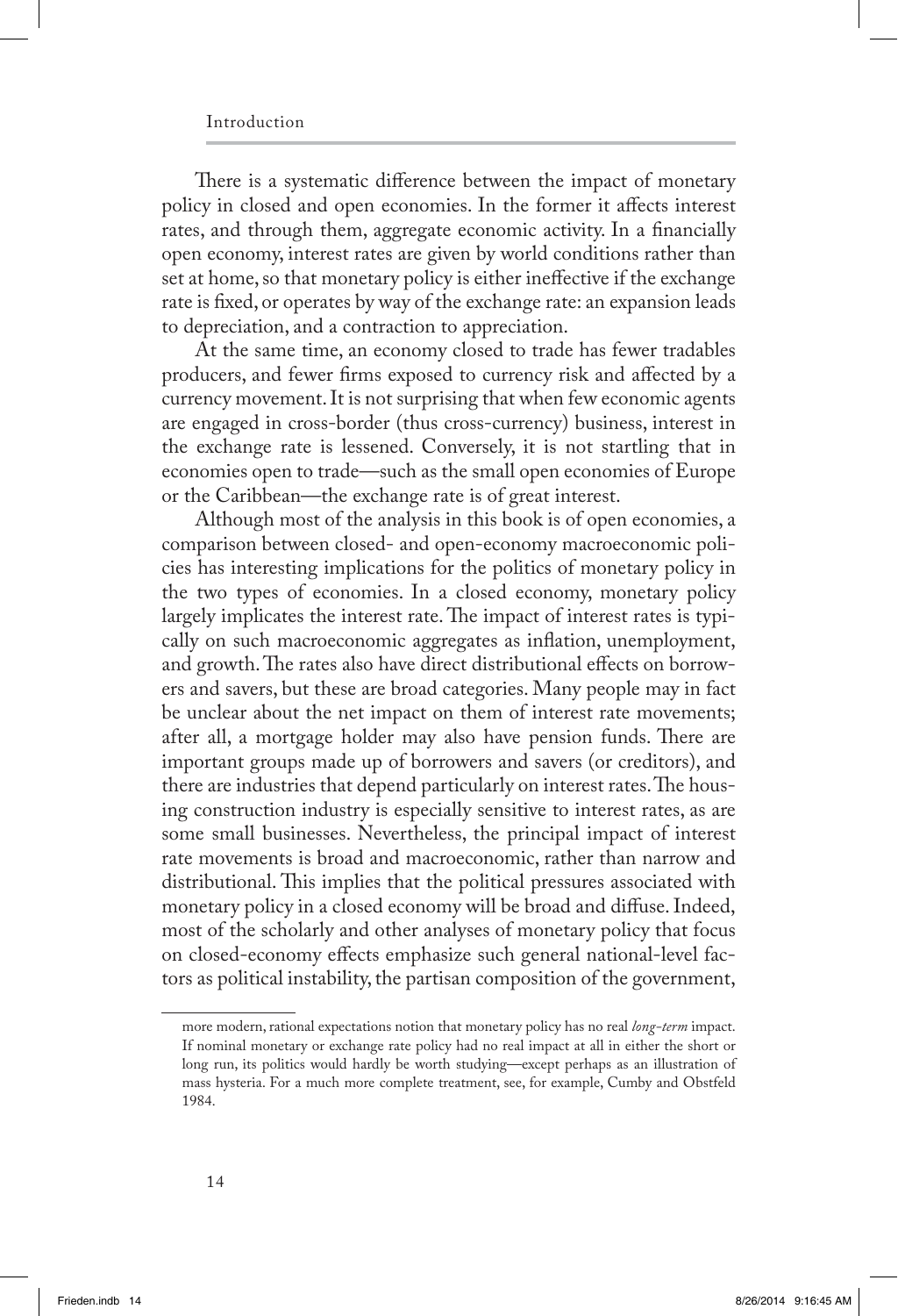and the level of unemployment as determinants (or results) of monetary policy.19

Open-economy conditions make monetary policy directly relevant to more intensely concerned, concentrated groups than interest rates. Exchange rates have a much more immediate impact on some economic actors than do interest rates. The exchange rate directly affects the relative price of domestic and foreign goods. If the price of wheat is set on world markets, wheat farmers will see the domestic-currency price they receive rise and fall as the exchange rate moves. Import competers will face more or less foreign competition as the currency falls or rises. In this way, open-economy monetary policy implicates the interests of relatively well-defined, concentrated groups of producers and consumers. Individuals may not know whether they are net debtors or net creditors. But exporters, import competers, foreign investors, multinational corporations, and foreign debtors are well aware of their position in international trade and payments, and how movements in the exchange rate affect them.

I anticipate that monetary politics in an open economy will more closely resemble interest group politics than in a closed economy. Better-defined and more concentrated segments of society will be drawn into the political fray to contest the exchange rate than will attempt to influence interest rates. Exchange rate politics will involve particularistic interests, especially those intensely affected by currency movements. And because more economic agents are exposed to the direct effects of monetary and exchange rate policy in an open economy, I expect monetary policy in such an economy to be more politically contentious.

None of this is meant to imply that the difference between closed and open-economy monetary politics is one of night and day. For one thing, the purely economic differences between them should not be exaggerated: both interest and exchange rates matter in both closed and open economies, and broad and particularistic interests are affected in both settings. The difference is of degree, not kind.

Nonetheless, there should be a noticeable difference between the politics of monetary policy in closed and open economies. In closed economies, it should be more a matter for public opinions, electoral

<sup>19</sup> For three surveys, see Lohmann 2006; Franzese and Jusko 2006; Alesina and Stella 2011. For two early classics, see Alesina 1989; Grilli, Masciandaro, and Tabellini 1991.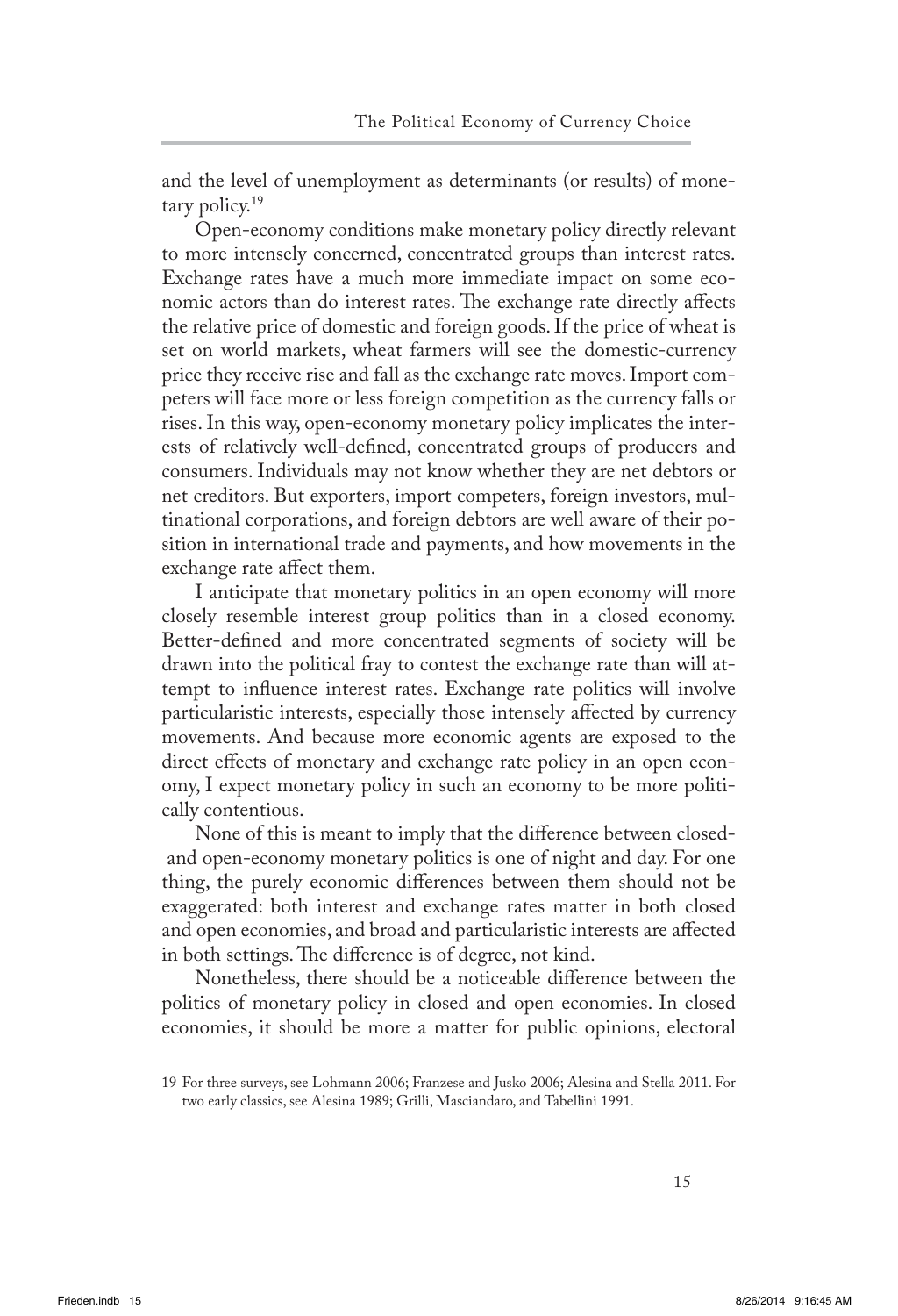politics, and national political institutions—for the expression and consideration of concern for national macroeconomic developments. In open economies, it should have a powerful and differentiated impact on well-defined groups, leading to something much more similar to special interest politics. How these differences play themselves out in national political institutions will vary along with these institutions, of course. The principal point is that there will be a predictable and recognizable distinction; in a globalized economy, well-defined groups will hotly contest the exchange rate. While the empirical analyses in this book are largely about open economies, there are enough instances of more closed economies to allow at least some comparisons.

## Currency Politics Applied across Time and Space

In the remainder of this study, I present and apply a theory of preferences over exchange rate policy to a wide variety of empirical settings. Most of the applications are to relatively open economies. The first two studies concern the United States in the late nineteenth century and Europe since the 1970s. Both episodes cover open economies in an open world economy, and in both instances, the principal exchange rate issue was whether to adopt and sustain a fixed exchange rate—the gold standard in the US case, and a peg to the DM (and eventually a single currency) in the European case. These investigations allow us to see the common features of the politics of exchange rates in distinct settings.

The third set of studies covers Latin American currency policy since the 1970s. To some extent this, again, involves open economies in an open world economy, especially since the 1990s. But the Latin American experience has an important feature. Until the 1980s, almost all Latin American countries had high trade barriers and substantial controls on cross-border capital movements, so that by most standards they were financially and commercially closed. Over the course of the 1980s, most Latin American governments substantially liberalized trade and financial flows. This allows us to explore the effects on the political economy of currency policy of going from a closed to an open economy.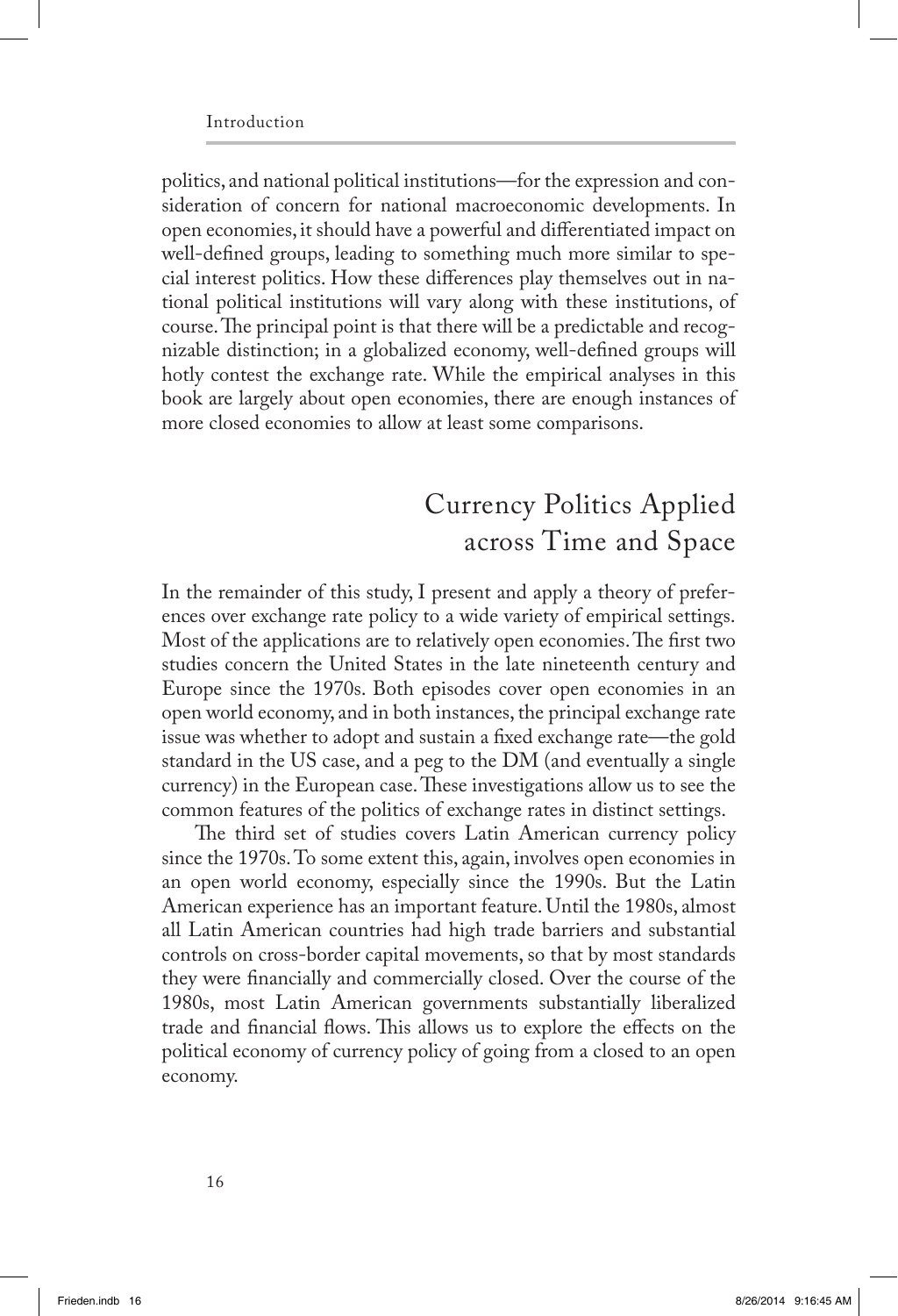The periods and regions analyzed here are highly varied. This may appear to be a drawback, as the idea of comparing the United States in the 1870s to the European Union in the 1990s may seem foolish. I prefer to think that this allows for a more rigorous evaluation of my theoretical propositions. And I also believe that there are many similarities—often unrecognized ones—among the many and highly varied national experiences with currency politics. Indeed, one of the purposes of this study is to suggest that a common analytic architecture can help us understand such seemingly unrelated experiences as the classical gold standard, euro, and Argentine currency board.

### Plan of the Book

*Currency Politics* analyzes the politics of exchange rates. It has both theoretical and empirical ambitions. Theoretically, this study focuses on identifying the distributionally motivated currency policy preferences of economic actors—firms, industries, and groups. Empirically, the book evaluates the accuracy of its theoretical arguments in a variety of historical and geographic settings. From a historical perspective, it looks at the politics of the gold standard, particularly in the United States. In a more contemporary mode, it examines the political economy of the process of European monetary integration. And it also analyzes the politics of Latin American currency policy over the past forty years.

Chapter 1 sets forth a theoretical framework for the analysis of the politics of exchange rates, emphasizing the sources of special interests with regard to currency policy. It provides analytic expectations about the sorts of patterns we should observe in exchange rate politics. The book then looks in depth at various settings to see the extent to which these expectations are borne out. It does so by concentrating on carefully delimited instances of exchange rate politics. The analyses are both narrative and, where possible, statistical. Chapters 2 and 3 focus on the United States during the gold standard era, and the complex and conflicted politics of gold in the United States between 1865 and 1896. The frequent congressional votes on currency policy issues allow me to evaluate the impact of some of the factors I argue help determine exchange rate policy preferences.